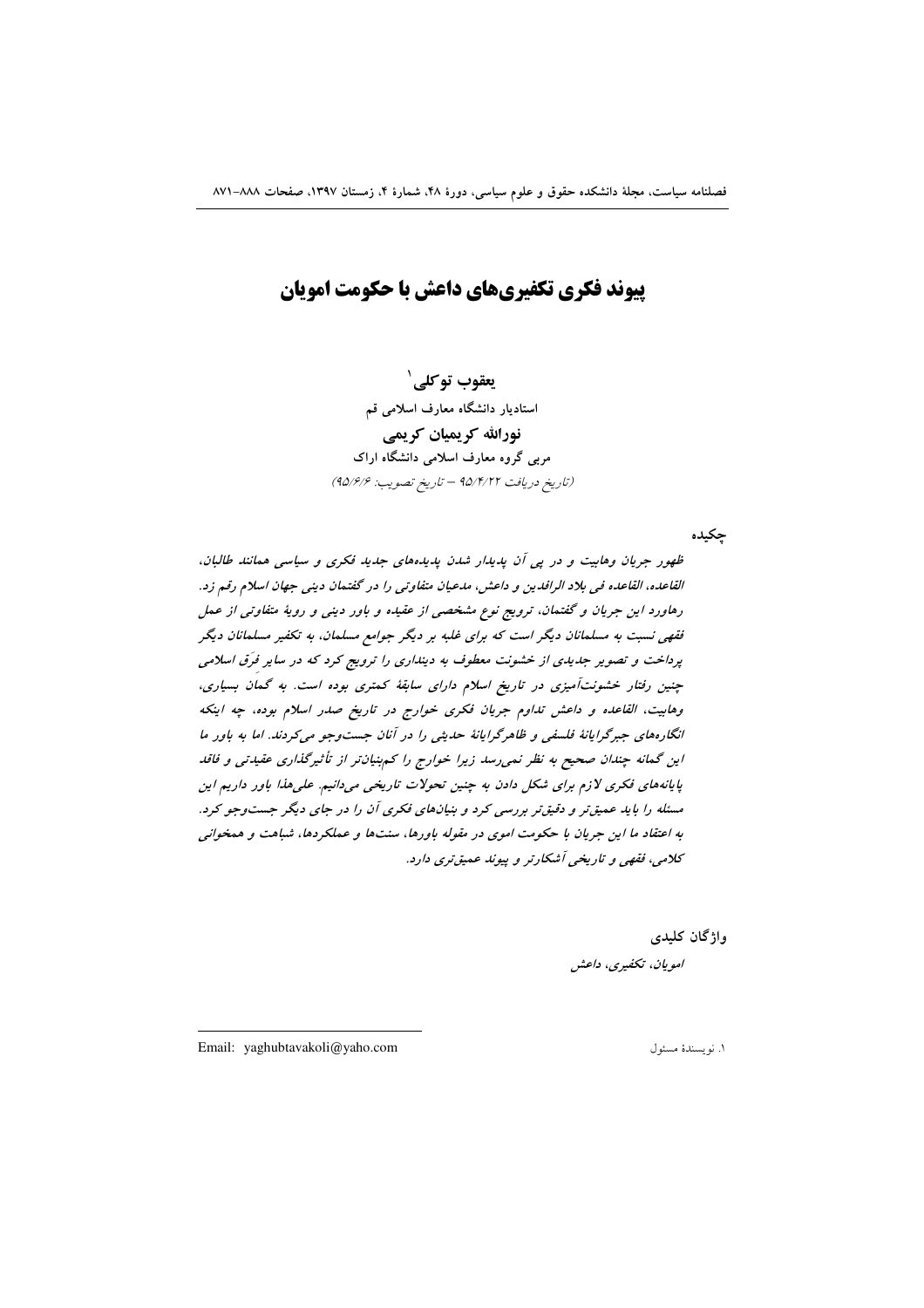### مقدمه

با ظهور اسلام، جامعهٔ اعراب جاهلی در برابر پیامبر اسلام ایستادگی کردند، زیرا اسلام بسیاری از سنتها و باورهای غلط آنان نظیر زنده به گور کردن دختران، جنگهای طولانی فجار، تخریب قبور دشمنان، توهین به دیگر انسانها و هتک نوامیس دشمنان را بهشدت سرزنش کرد، ولی این باورها و رفتارها در میان اعراب جاهلی بهویژه در میان رهبران آنها و قبیلههای مشرک بهخصوص امویان رواج داشت. در تاریخ جنگهای صدر اسلام به مسئلهٔ تعدی و هجوم به نوامیس و وعدهٔ تصرف نوامیس دشمنان فراوان برمیخوریم. تهییج جنگاوران برای ورود به جنگ احد و خندق کاملاً با مسئلهٔ تحریک جنسی جوانان مشرک برای تصرف زنان و دختران مدینه همراه بوده است. بعد از پیامبر مکرم اسلام (ص) و با خروج جانشینی از مسیر امامت، و خلافت خلفای ثلاثه و سپس تکیه زدن امویان بر اریکهٔ قدرت و تبدیل خلافت به سلطنت، برخی از سنتها و رفتارهای جاهلی بازسازی شد. در تاریخ معاصر برخی از جریانهای فکری و سیاسی از جمله داعش با تکیه بر اندیشههای افرادی مثل احمد ابن حنبل، ابن تيميه، ابن قيم جوزيه و محمد ابن عبدالوهاب به بازخواني رفتارها و تفكرات امويان پرداختهاند. روش این تحقیق تلفیقی از روش تاریخی و کتابخانهای همراه با تحلیل است.

## از امو مان تا داعش

اگرچه معاویه توسط خلیفهٔ دوم به امارت شام منصوب شد، اما خلافت عثمان در واقع آغاز خلافت و امارت یافتن بنی امیه بود (جعفریان، ١٣٧٧: ١٢٤). با به رسمیت شناختن حکومت معاویه در شام و استمرار آن توسط خلیفهٔ سوم، حکومت امویان پایهریزی شد و در طی حکومت حدوداً بیست سالهٔ معاویه و اقدامات او، پایههای آن مستحکم شد و تا سال ۱۳۲ ه.ق. و مرگ مروان ابن محمد آخرین خلیفهٔ اموی و روی کار آمدن عباسیان ادامه داشت. در زمان خلافت عثمان، امویان برای محکم کردن جای پای خود در حکومت و استمرار آن، رقیب قدرتمندی را در مقابل خود میدیدند که افزون بر برخورداری از شرایط و ویژگیهای شخصیتی از جمله علم سرشار، تقوا و پذیرش عمومی، بهدلیل انتساب به پیامبر (ص) از جایگاه ویژه و خاصی در بین مردم برخوردار بودند. آنان برای از میان برداشتن رقیبان یا دستکم به انزوا کشاندن آنها از هیچ اقدام و جنایتی از جمله جنگ، افترا، دروغ، نیرنگ، تکفیر و … دریغ نمیکردند. از اولین اقدامات آنان، استخدام افراد ضعیفالنفس بود که به جعل احادیث و روایات اقدام و اولین اسرائیلیات را وارد اسلام کردند یا برای در هم شکستن قدرت و هیمنهٔ علمی خاندان پیامبر(ص) از جمله حضرت علی (ع) دست به دامان یهودیان می شدند و در این مسئله چنان جدیتی به خرج میدادند که در یک فرایند زمانی کوتاه، یهودیان به جایگاه مرجعیت دینی در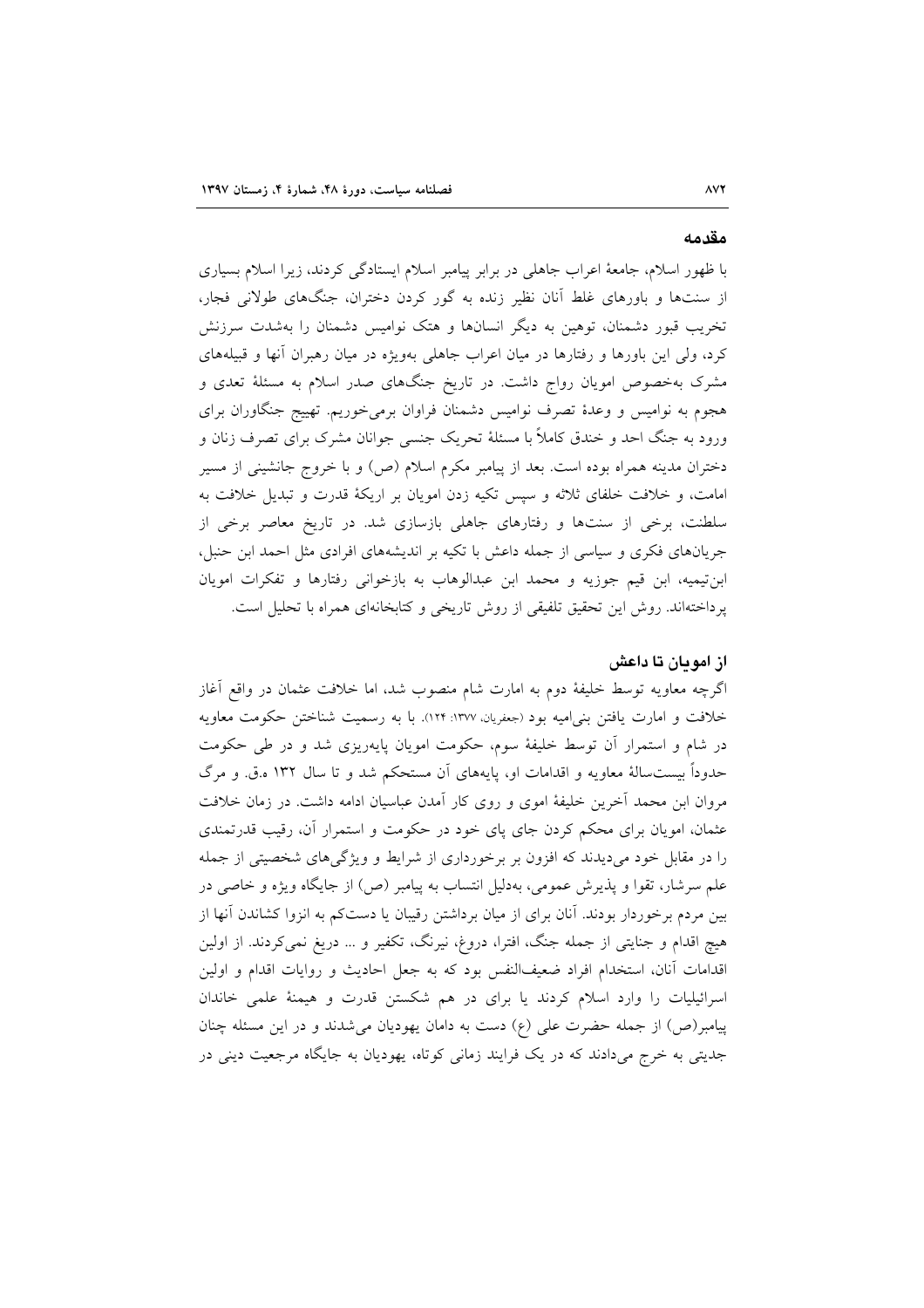بین مسلمانان و جوامع اسلامی دست یافتند و از این رهگذر روایات و احادیث فراوانی در مدح امويان و در نفي فضيلت اهل بيت (ع) و بهخصوص حضرت على (ع) ساخته شد و در جامعه ترویج شد. اقدام دیگری که در این رهگذر شکل گرفت، ترویج تمایلات جبرگرایانه و ظاهرگرایی روایی توسط امویان در بین مسلمانان بود تا با بهرهگیری از تفکرات و اندیشههای جبرگرایانه فلسفی، حکومت و جنایات خود را به خدا نسبت دهند و خود را تبرئه کنند. آنان از طرفی با رویکرد ظاهرگرایی روایی و اصالت دادن به ظواهر متون دینی و ملاک و معیار قرار دادن ظواهر آيات و روايات، زمينهٔ تعطيلي عقل و از رهگذر آن مقدمات تكفير مخالفان خود را فراهم می کردند.

اما با انقلاب عباسیان علیه امویان و ظهور علمای ثلاث یعنی محمد ابن ثابت معروف به ابوحنيفه (م ١٨٠ ه. ق.)، محمد ابن ادريس معروف به امام شافعي (م ٢٠۴ ه. ق.) و مالک ابن انس (م ۱۷۹ ه. ق.)، جنبش معطوف به تأسیس علم اصول و ظهور اصحاب قیاس و رأی شکل گرفت تا زمینهٔ غور در اّیات، روایات، احادیث و بازسازی فهم دینی در عصر اموی فراهم اَید. اما با ظهور احمد ابن حنبل (م ۲۴۱ ه. ق.) در دوران خلافت مأمون، رويكرد اعتراضي نسبت به علمای ثلاث شکل گرفت و شعار اصلی احمد ابن حنبل که بازگشت به سلف صالح یا همان صدر اسلام بود، جان تازهای به تفکرات امویان دمید و آن را احیا کرد تفکرات و انديشههاي احمد ابن حنبل بهشدت مورد توجه ابن تيميه حراني (م ٧٢٨ ه. ق.) قرار گرفت و همو بازخوانی اندیشههای احمد ابن حنبل را در دستور کار خود قرار داد و بخش زیادی از اندیشهٔ او برگرفته از تفکرات احمد ابن حنبل است (الشبانی، ۱۴۰۹ق.) اما اندیشههای ابنتیمیه در جامعهٔ اسلامی ره به جایی نبرد. با مرگ ابن تیمیه، شاگردان او ابن کثیر (م ۷۷۴ ه. ق.) و ابن قیم جوزیه (م ۷۵۱ ه. ق.) به بازخوانی و ترویج افکار و اندیشههای او پرداختند (فرمانیان ۱۳۹۵: ۱۴)؛ اما پس از قریب به ۵۰۰ سال محمد ابن عبدالوهاب (م ۱۲۰۶ ه.ق.) در راه ترویج و افکار ابن تیمیه موفق تر عمل کرد و با رویکردی افراطی تر اندیشههای او را بازسازی کرد. ابن تیمیه نتوانست تفکرات و اندیشههای خود را به منصهٔ ظهور برساند و توسط حکومت وقت و حتبی علمای اهل سنت تخطئه و زندانی شد، ولی محمد ابن عبدالوهاب توانست با بهرهگیری از قدرت سیاسی آل سعود و کمک انگلستان منویات خود را در قالب حکومت خاندان آل سعود اجرايي و عملياتي كند و نتيجهٔ آميختگي تفكرات ابن تيميه، محمد ابن عبدالوهاب و قدرت سیاسی آل سعود شکل گیری وهابیتی است که امروزه بخش بزرگی از جهان اسلام در آتش آن مى سوزد.

در سال@ای ۱۹۷۸ و ۱۹۷۹ دو اتفاق مهم و سرنوشتساز سران آل سعود را بهسمت تأسیس یک گروه نظامی سوق داد.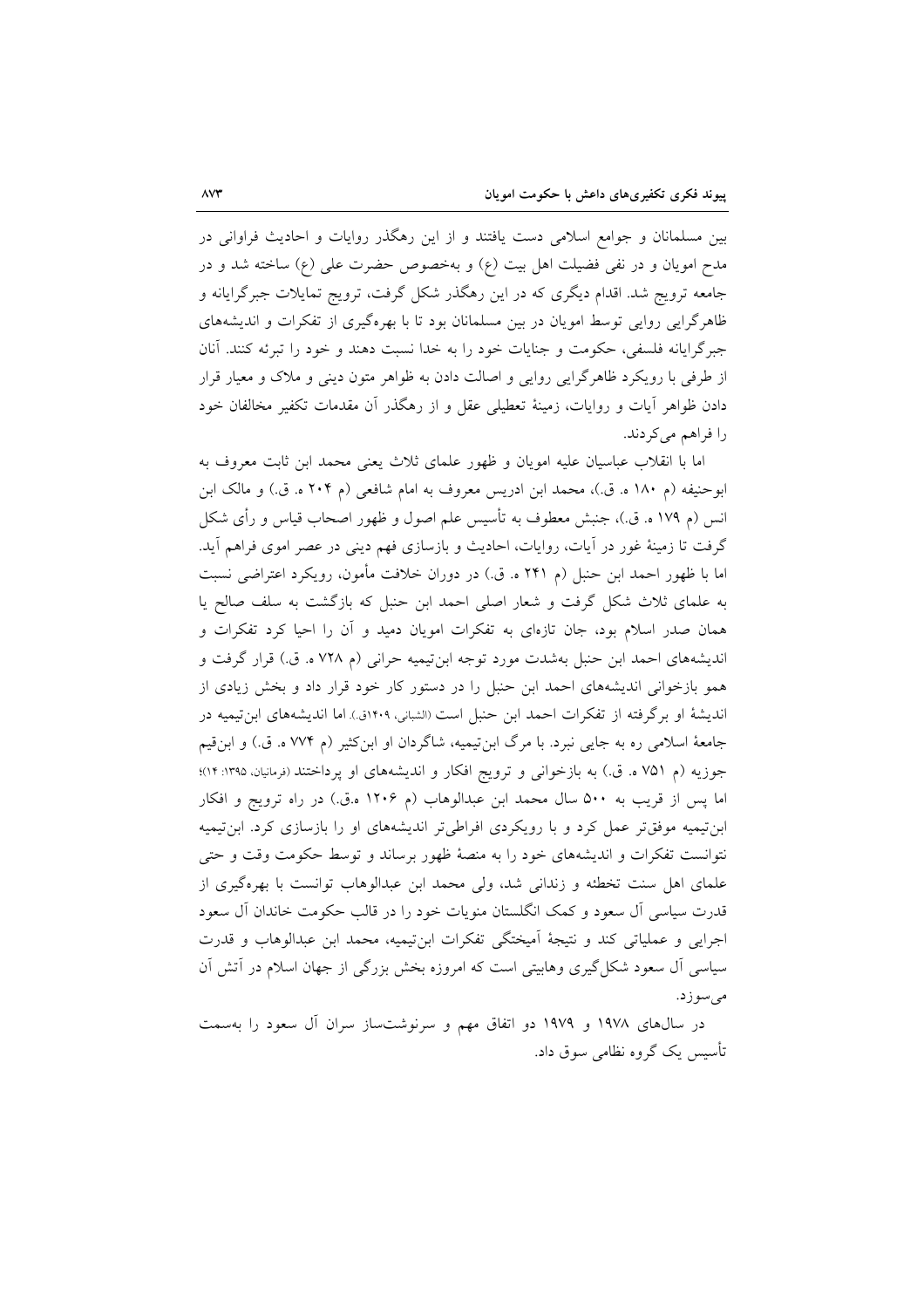پیروزی شکوهمند انقلاب اسلامی ایران در سال ۱۹۷۹ اتفاق بسیار مهمی بود که وهابیت حاکم بر عربستان را به واکنشهای مختلفی واداشت. پیروزی انقلاب اسلامی و شکل گیری حکومت جمهوری اسلامی در ایران آن هم با رویکرد اسلام شیعی، عربستان را مجاب به تشکیل یک گروه نظامی فداکار برای مقابله با ایران کرد (اسماعیلی، ۱۳۸۶: ۵۴). حکومت شیعی در ایران از نیروهای فداکاری تحت عنوان سپاه و بسیج مردمی بهره میبرد که با الگوگیری از قیام عاشورای حضرت سیدالشهدا (ع)، حاضر به هر گونه هزینه و فداکاری بودند؛ از طرفی ایران توانست گروه فداکار بسیار توانمندی را در خارج از مرزهای خود تشکیل دهد که در میدان جنگ و تقابل با یکی از قدرتمندترین ارتشهای جهان یعنی رژیم اشغالگر قدس پیروز و سربلند بیرون آمد و در بیشتر تحولات منطقه، بسیار تأثیرگذار باشد. حزبالله لبنان امروزه نه تنها در لبنان، بلكه در سوريه، فلسطين، عراق، يمن و … نقش أفريني مي كند (حالد ليل اسعد. ١٣٨٠: ١٢٨ به بعد).

در سال ۱۹۷۸ گروه کوچک جهیمانالعتیبی (فرمانیان: ۴۲) که معتقد به مهدویت محمد بن عبدالله قحطانی بودند، با حمله به بیتاللهالحرام آن را به اشغال خود درآوردند. این گروه در دههٔ هشتاد با چهرههای شاخصی مثل ابومحمد مقدسی، ابوقتاده فلسطینی، ابومصعب السوری و ايمن الظواهري ارتباط داشتند؛ از طرفي جهيمان العتيبي مورد حمايت نخستين مورخ سلفي ها يعني بن غنام است كه معتقد بود وهابيت اقليت نجاتبخشي است كه بايد اكثريت مسلمانان را از شرک نجات دهد یا با آنها بجنگد. ناتوانی سران وهابیت از بازپس گیری بیتاللهالحرام از گروه مسلح کوچک و گمنام جهیمانالعتیبی، و در نتیجه درخواست کمک از کماندوهای فرانسوی، سران وهابیت را به فکر فرو برد تا برای این مسئله چارهاندیشی کنند و بتوانند ضعف عقیدتی و عدم فداکاری سربازان خود را جبران کنند (تصرف مسجدالحرام، دسترسی در ۰۱۳۹۴ مهر ۱۳۹۴، http://fa.wikipedia.org/wiki;Bnjamin,The Age of Saced terror(2002)p.90 فرمانيان،١٣٩٥: ۴٢).

این تصور که باید نیروی فداکاری آماده کنند تا برای رسیدن به اهداف آماده باشد و از سر اعتقاد بجنگد، سبب شد در افغانستان، پاکستان و بعدها در مناطقی از آسیا و آفریقا به تأسیس مدارس علمیه دینی روی اَورند. وهابیت برای اینکه خلأ نیروی فداکار را برای خودش پر کند، نوعی نظام آموزشی شبهفرهنگی تأسیس کرد که به ایجاد گروههای مسلح منجر شد. آنها ابتدا مجموعهای از مراکز آموزشی را در کشورهای فقیر ازجمله در حاشیهٔ اردوگاههای افغانی در پاکستان و بعد در سراسر پاکستان تأسیس کردند و آرامآرام زمینهٔ تشکیل چنین مدارسی در دیگر کشورها از جمله چچن، چین، بعضی از کشورهای آفریقایی، اروپایی و حتی ایران فراهم شد. از بطن این مدارس، رزمندگان مسلحی بیرون آمدند که برای این اندیشه، حاضر به هر نوع فداکاری بودند. در حقیقت عربستان با این اقدام بهظاهر فرهنگی و دینی، موفق به یارگیری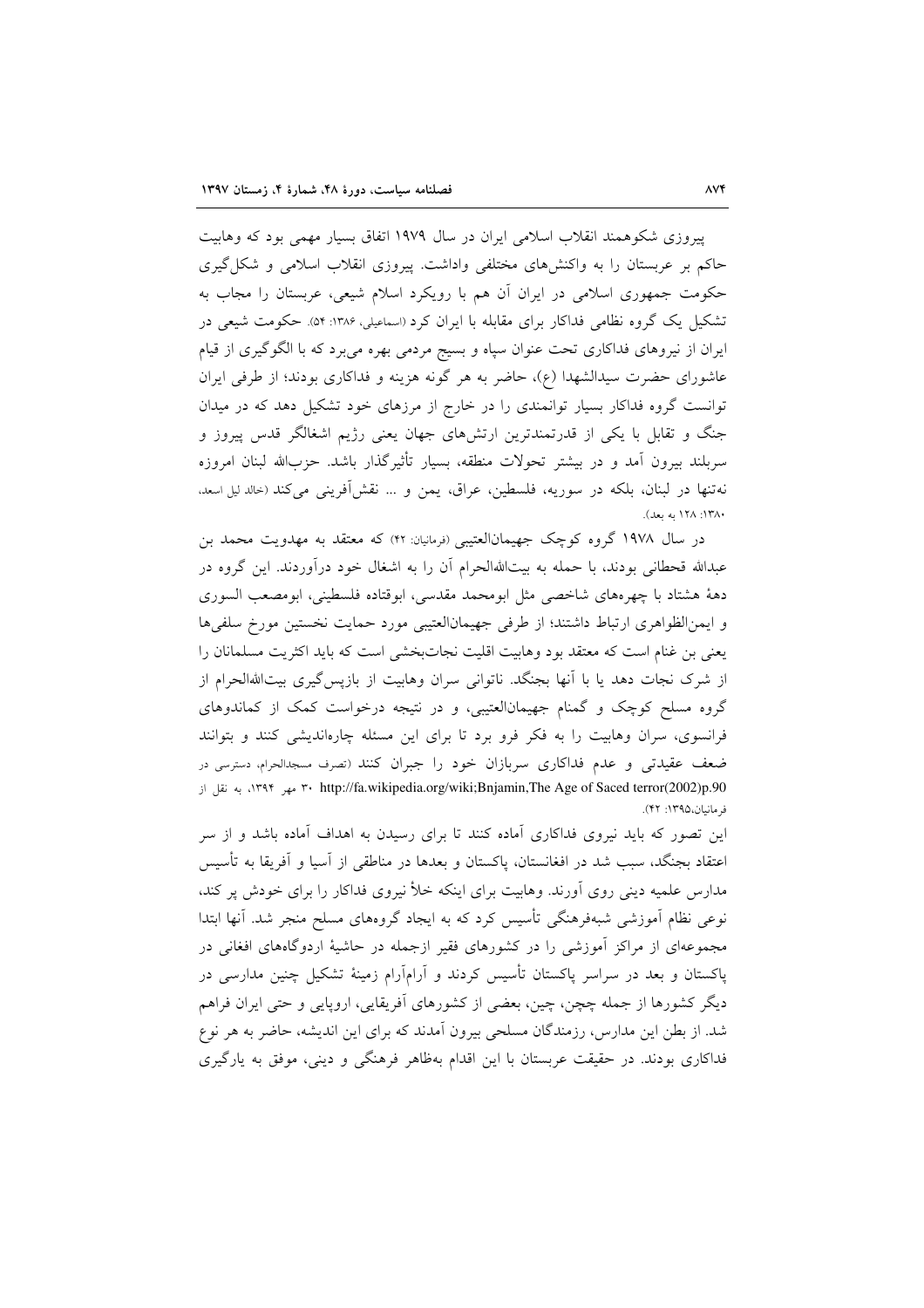سیاسی و نظامی شد. خروجی این مدارس طلابی هستند که کار با سلاح را بلدند و عقاید سخت دینی دارند. جالب است که این نظام آموزشی در پاکستان، افغانستان، چین، چچن، مالزی، اندونزی و دیگر نقاط جهان، انسانهای واحدی را تربیت کرد؛ از دل این نظام آموزشی حتی یک نیروی متوسط از نظر علمی بیرون نیامده و هر کس که خارج شده، جنگاور است و در واقع این مدارس، پادگان نظامی جریان تکفیر است. آنها براساس نوع شناختی که از ظرفیت روحی یک طلبهٔ جوان با اَن حساسیتهای دینی در ابتدای تحصیل و تأثیرپذیری شدیدش دارند، او را مسلح میکنند و معلوم است که چه نیروی آتشینی شکل میگیرد و چه قدرتی برای نادیده گرفتن دیگران در وجود او فعلیت می پابد. از ویژگیهای چنین جریانهایی که منبعث از عقاید ابن تیمیه و عبدالوهاب است، کافر دانستن دیگر مسلمانان و ظاهرگرایی شدید در برداشتهای دینی است. با توسعه یافتن این جریان، افرادی خارج از این مدارس هم به آنها ييوستند و در گامهاي بعدي القاعده، القاعده في بلاد الرافدين، جبههٔ النصره و داعش شكل گرفت که تکفیر، قتل و اَدمکشی، تجاوز جنسی، بردگی انسانها، شکافتن قبرها و … رهاورد آن بود؛ بنابراین داعش محصول و نتیجهٔ تاریخی چند قرن تفکر و اندیشههای امویان، احمد ابن حنبل، ابن تيميه، محمد ابن عبدالوهاب و حكومت أل سعود است. در مجموع مي توان گفت سه برداشت و بدعت در دین توسط ابن تیمیه بهعنوان احیاکنندهٔ تفکرات امویان که توسط شاگردان او از جمله ابنِ قیم جوزی، ابنِ کثیر و خصوصاً محمدابن عبدالوهاب بازخوانی شد، عَلَم تكفير را بهدست عدهاى از جمله داعش داد تا با قتل و غارت در جهان اسلام شرايط بسیار بغرنجی را رقم بزند که این سه بدعت بهشرح زیر است:

– تغییر در مفهوم سلف، مقید کردن آن به سه نسل اول، برتر دانستن فهم آنها از دین و تأسیس مکتب سلفیه؛ با تأسیس این مکتب، بار دیگر ضدیت با عقل با لباسی جدید ظهور کرد و در دورهٔ معاصر، سبب بدفهمی و کجفهمی از اسلام و تئوریزه شدن خشونت شد؛ – گسترش دادن مفهوم عبادت و مشرک دانستن همهٔ مسلمانان؛ متأسفانه در عصر حاضر وهابیت عَلَم این تکفیر را بهدست گرفته است و همه را کافر و مشرک میداند و تفرقه را در جهان اسلام نهادينه مي كند؛

– تغییر در مفهوم اجتهاد نزد اهل سنت و حرام دانستن تقلید از ائمهٔ اربعه که موجب شده افرادی مانند بنلادن، ایمن الظواهری، زرقاوی و ابوبکر البغدادی خود را مجتهد مطلق بدانند و جان و مال و ناموس مسلمانان را برای خود مباح کنند و به قتل و غارت اموال دیگران حکم بدهند و اسلامهراسی را در جهان پایهگذاری کنند (فرمانیان، ۱۳۹۵: ۱۷).

با این عقبهٔ تاریخی، وجوه تشابه حکومت اموی و جریان داعش به دو بخش تقسیم می شو د: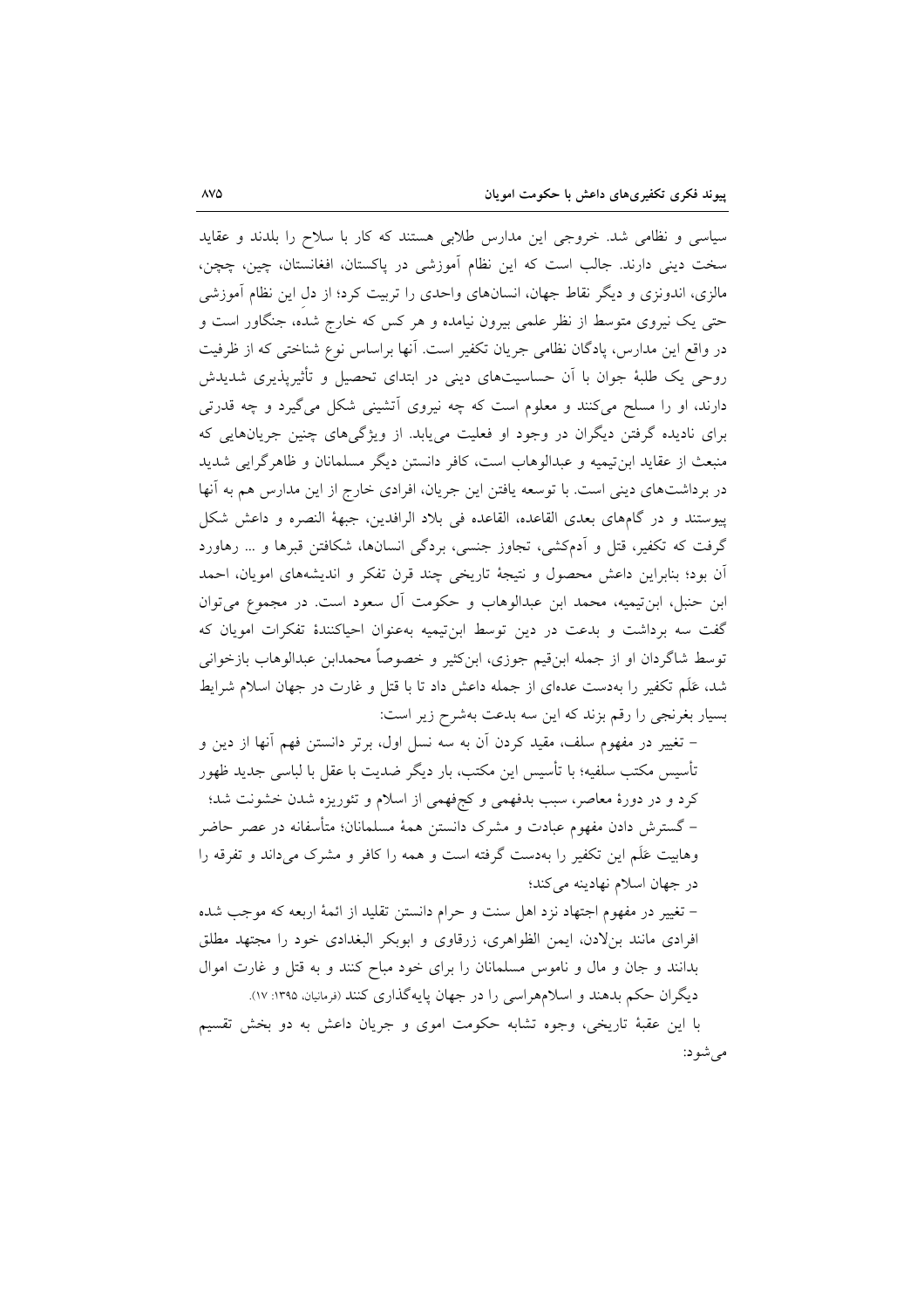### الف) حوزهٔ نظری

– اشتراک نظر امویان و گروه تکفیری داعش در خصوص خصومت و دشمنی افراطی با اميرالمؤمنين حضرت على (ع) و ائمهٔ اطهار (ع).

بعد از خلیفهٔ سوم و به خلافت رسیدن حضرت علی (ع)، بزرگترین چالش حکومت ينجسالة أن حضرت مقابله با حكومت معاويه بود. اما مقابله و تخريب امويان با حضرت به میدان جنگ ختم نشد بلکه با توجه اینکه بنیامیه اهتمام عجیبی در عداوت و دشمنی با اهل بیت (ع) و بهخصوص حضرت امیر (ع) داشتند، روایان احادیث را فرا میخواندند و ضمن اینکه آنها را از ذکر فضایل علی (ع) منع میکردند، از آنها میخواستند برای آیاتی که در شأن علیابن ابی طالب نازل شده، شأن نزول دروغین بسازند و در بین مردم رواج دهند و از این رهگذر لعن علی ابن ابی طالب (ع) به یک روند معمول در منابر و مساجد تبدیل شده بود. بهعنوان نمونه معاویه در یک دستورالعمل رسمی به عمال خود نوشت: «رَوی اَبُوالْحَسَن الْمَدائِني في كِتاب ٱلأحْداثِ قالَ: كَتَبَ مُعاويَهُ نُسْخَةً واحِدَةً إلى عُمّالِهِ بَعْدَ عامّ الْجَماعَة: إنّي بَرئْتُ اللَّهِمَّةَ مِمَّنْ رَوى شَيْئاً مِنْ فَضْلٍ اَبِى تُراب وَاَهْلِ بَيْتِهِ» (محمد بن عقيل، ١٣٨۶: ٨٧ و ١٩٢).

عناد و دشمنی بنی|میه به دوران زندگی حضرت ختم نشد و حتی بعد از شهادت آن حضرت هم ادامه داشت بهعنوان مثال حضرت على (ع) از ترس دستگاه امويان اقدام به مخفى کردن قبر خود کردند و بعد از فتح عراق، حجاج ابن یوسف ثقفی برای پیدا کردن قبر آن حضرت اقدام به تخریب صد قبر کرد و در نهایت موفق به کشف قبر آن حضرت نشد و قبر اّن حضرت تا پایان حکومت امویان مخفی باقی ماند.<sup>\</sup> کار مخالفت با عل<sub>ی</sub> ابن ابی طالب چنان بالا گرفت که خالد ابن عبدالله وقتی به حکومت کوفه رسید، اسقف نصرانی را به مسجد طلبید و به وي گفت: «ادع لنا بالبركه، فوالله لدعاوك ارجى عندى من دعاء على بن ابى طالب؛ أن گاه به مؤذنها دستور داد که تا زمانی که ناقوس های مسیحیان به صدا در نیامده، اذان نگویند» (البلاذري، ١۴١٧ق، ج ٩: ۶۳).

## – مخالفت با عاشورا و تکریم آن

مخالفت با عاشورا و زیارت ائمهٔ اطهار (ع) از دیگر نمونههای تشابه امویان با داعش است. ریشهٔ مخالفت با عاشورا و زیارت قبور ائمه (ع) از ابتدا در تصمیمات امویها بود و محدودیت جدی در أن اعمال میشد. مرحوم أیتالله امینی معتقدند: «انها (تحریم زیارت) من

۱. امروزه بعد از گذشت چند قرن به درایت و دوراندیشی حضرت علی (ع) پی می,بریم که چرا مصر به مخفی بودن قبر حضرت زهرا (س) بودند.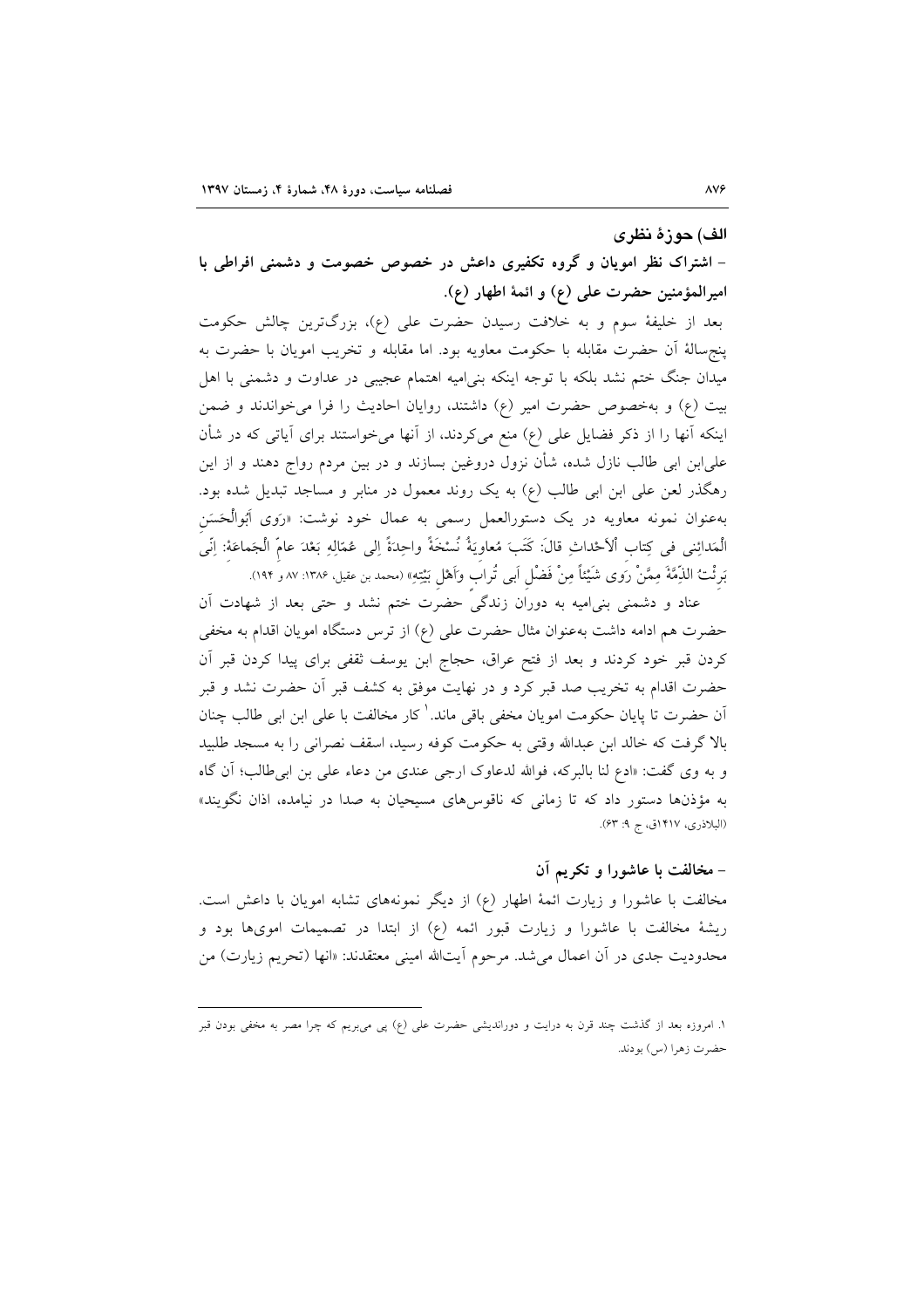بدع الامويين؛ تحريم زيارت قبور از بدعتهاى امويان است» (اميني، ج ۵ ٢١٩) و بعد در دورهٔ عباسیان با ورود احمد ابن حنبل به دستگاه خلافت عباسی در عصر متوکل این اقدام با تخریب قبر شهدای کربلا شکل جدیدی پیدا کرد و مقابله با زیارت شهدای کربلا وارد عرصهٔ جدیدی شد. هرچند این مسئله مورد اختلاف میان عباسیان، کارگزاران و فقهای آنها بوده است (دائرهالمعارف بزرگ اسلامی، ج ۶، ۱۳۷۵: ۷۲۰). با ظهور ابن تیمیه در سال ۷۰۰ ه.ق این مسئله وارد مرحلهٔ جدیدی شد و با شدت و حدت بیشتری پیگیری شد و «ابن تیمیه» از مسئلهٔ زیارت اهل قبور شرک را استنباط کرد. او معتقد است کسانی که با علم به توسل به اهل قبور بروند، مشرکاند. محمد ابن عبدالوهاب رویکرد مخالفت با زیارت اهل قبور و توسل را در پیش گرفت و این رویکرد با دستور تخریب قبرستان بقیع در تاریخ هشتم شوال ۱۳۴۴ق. مصادف با سی ویکم فروردین ۱۳۰۵ به اوج خود رسید که به یوم الهدم معروف شده است. محمد عبدالوهاب کفر معتقدان به توسل، تبرک و زیارت قبور انبیا را از کفر یهود و نصاری بالاتر میداند (عاصمی، ۱۴۱۷ق، ج ۳: ۳۵۶). داعش در ژوئن ۲۰۱۴ بر موصل مسلط شد و با توجه به اینکه شهر موصل در سدهٔ چهارم هجری مقر حکومت حمدانیان بود، مراکز تاریخی و زیارتی فراوانی از جمله زیارتگاه دانیال نبی، زیارتگاه حضرت یونس (ع)، زیارتگاه یحیی ابن قاسم ابن امام حسن مجتبی(ع) و دهها مراکز دیگر که همهٔ این اماکن بهدست داعش تخریب شد (نباتیان و شیخ حسینی، ۱۳۹۳: ۳۲۷ به بعد)؛ آنان با انفجار قبر امامین عسگریین (ع) در سامرا و تخریب قبر حجر بن عدی و تخریب مساجد متعدد شیعیان و سنیها، شباهت بیبدیل خود به امویان را به اثبات رساندند.

# – عدم تقابل با يهوديان

یکی دیگر از موارد تشابه امویان و جریان تکفیری داعش در نداشتن مخالفت و مقابله نکردن با یهودیان است که امروزه در مقابله نکردن داعشیهای تکفیری با صهیونیسم و رژیم اشغالگر قدس خودنمایی میکند. شایان ذکر است نقش یهودیان در جنگ و تقابل با پیامبر(ص) بسیار ظریف و در عین حال گسترده است. ظریف است به این معنا که سران یهود تلاش فراوان می کردند که نقش اّنها حتی|لمقدور مخفی بماند؛ حال اّنکه جنگ مشرکان قریش با پیامبر اسلام در سه جنگ بدر، احد و خندق خلاصه می شود، اما تقابل یهودیان با پیامبر اسلام تا آخر عمر أن حضرت ادامه داشت تا جایبی که برای محو اسلام و شکست پیامبر اسلام با امیراتوری روم همهیمان شدند (تائب، ۱۳۹۰: ۲۷۱ و ۲۹۲). تقابل یهودیان به دوران پیامبر(ص) محدود نشد و تقابل با نبوت به تقابل با امامت تغییر کرد. علی ابن ابی طالب (ع) مرجع و پناهگاه علمی مسلمانان بود و این امر خوشایند خلیفههای اول و دوم نبود و برای جایگزینی وجههٔ علمی آن حضرت دست به دامن علمای یهود یمن شدند تا با بهرهگیری از دانش آنها بتوانند بر فضای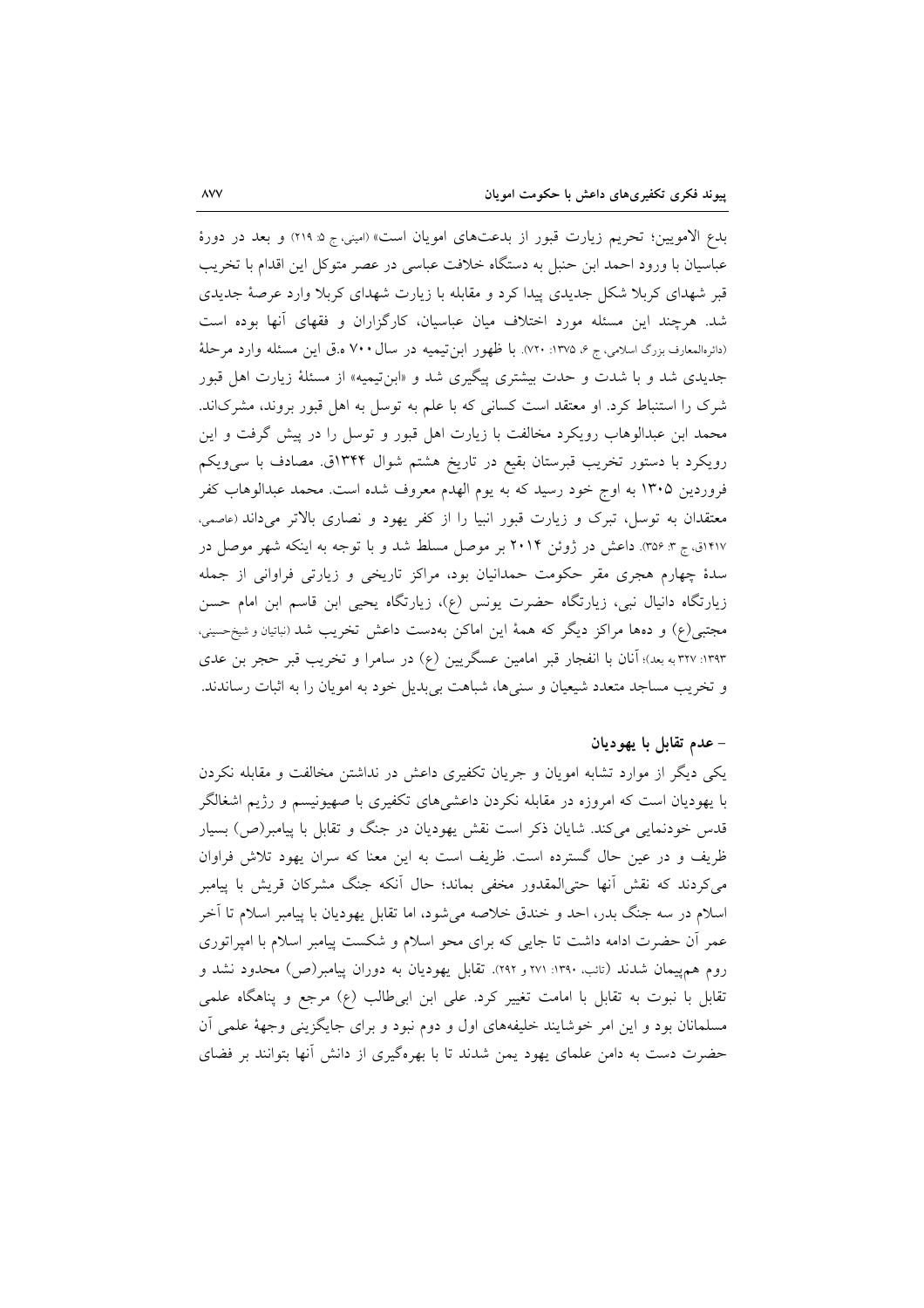فکری مسلمانان سیطره یابند و غلبهٔ علمی آن حضرت را بشکنند. در این مقطع بهویژه در زمان حاكميت عثمان، يهوديان يمن و در رأس آنان كعبالاحبار مرجعيت ديني يافتند و مسلمانان تعالیم و آموزههای دینی خود را از یهودیانی اخذ میکردند که از بزرگترین دشمنان اسلام بودند. یکی از اصلی ترین اعتراضات ابوذر و مسلمانان به حضور یهودیان در دستگاه خلافت و تفسیر دین بود که منتهی شد به زدن استخوان شتر بر سر کعبالاحبار توسط ابوذر غفاری و تبعید وی، چه اینکه کعبالاحبار به تفسیر آیهٔ قرآن در برابر عثمان، مروان و ابوذر پرداخت (ابنخلدون، ۱۴۰۸ ق، ج ۲: ۵۸۸؛ طبری، ۱۳۸۷ق، ج ۴ و ۶: ۲۸۴). با مرجعیت دینی یافتن یهودیان، آیات و روايات فراواني با رويكرد يهوديان تفسير شد كه به اسرائيليات معروف شدند. اين اسرائيليات در دورهٔ شکل گیری امویان با دامنهٔ گستردهای از احادیث و روایات جعلی در دستگاه حکومت معاویه تلفیق شد که از این رهگذر، منافع حکومت امویان تأمین میشد. حضرت امیر (ع) در نهجالبلاغه در خصوص قضیهٔ بیعت مروان تعبیر بسیار زیبایی دارد و خود را مستغنی از بیعت مروان می خواند، چراکه از بیعت مروان به کف یهودیه تعبیر کردند و این تعبیر در خطبهٔ ۳۷ نهج|لبلاغه به اين صورت نقل شده است: «أَوَ لَمْ يُبَايِعْنِي بَعْدَ قَتْلٍ عُثْمَانَ لَا حَاجَةَ لِي فِي بَيْعَتِهِ إِنَّهَا كَفٌّ يَهُودِيَّةٌ لَوْ بَايَعَنِي بِكَفِّهِ لَغَدَرَ بِسَبِّتِهِ» (دشتي، ١٣٨٢، خطبهٔ ٧٣).

گروههای جهادی برای جهاد، دشمنان خارجی را بر دشمنان داخلی ترجیح میدهند، اما این رویکرد در داعش برعکس است. در این خصوص حسن مصطفی می نویسد: «داعش برخلاف القاعده و گروههای تکفیری دیگر که دشمنان غربی را با زبان اعتقادی نظیر صلیبیون کافر خطاب قرار میدهد، اصطلاحات و مفاهیم اعتقادی را برای توصیف اهداف، مواضع و مقاصد دشمنان خود درون جامعهٔ اسلامی به کار میبرد؛ برخی از آنان را دعوت به مباهله می کند و برخی دیگر از آنان، حدود اسلامی را به اجرا در می[ورند» (مصطفی، ۱۳۹۴: ۱۲۷). داعش با تبعیت و وام گرفتن از اندیشههای محمد عبدالسلام الفرج دشمنان خود را به دشمنان بعید و دشمنان قريب تقسيم ميكند و به بهانهٔ اينكه يهوديان صهيونيسم دشمنان بعيده هستند، از تقابل با آنها دستکم در حال حاضر استنکاف میورزد و حتی حمایت سیاسی و نظامی آنها را هم بههمراه دارند.' امروزه حمایت تسلیحاتی، اطلاعاتی، سیاسی، اقتصادی و حتی معالجهٔ زخمی های نیروهای نظامی داعش توسط رژیم اشغالگر قدس کتماننایذیر است.

#### – تكفير مخالفان

وجه تشابه مهم دیگر جریان تکفیری داعش و امویان، تکفیر مخالفانشان است. دستگاه

١. محمد عبدالسلام فرج در كتابي با نام الفريضه الغائبه، انديشهها و تفكرات خود را بيان كرده است.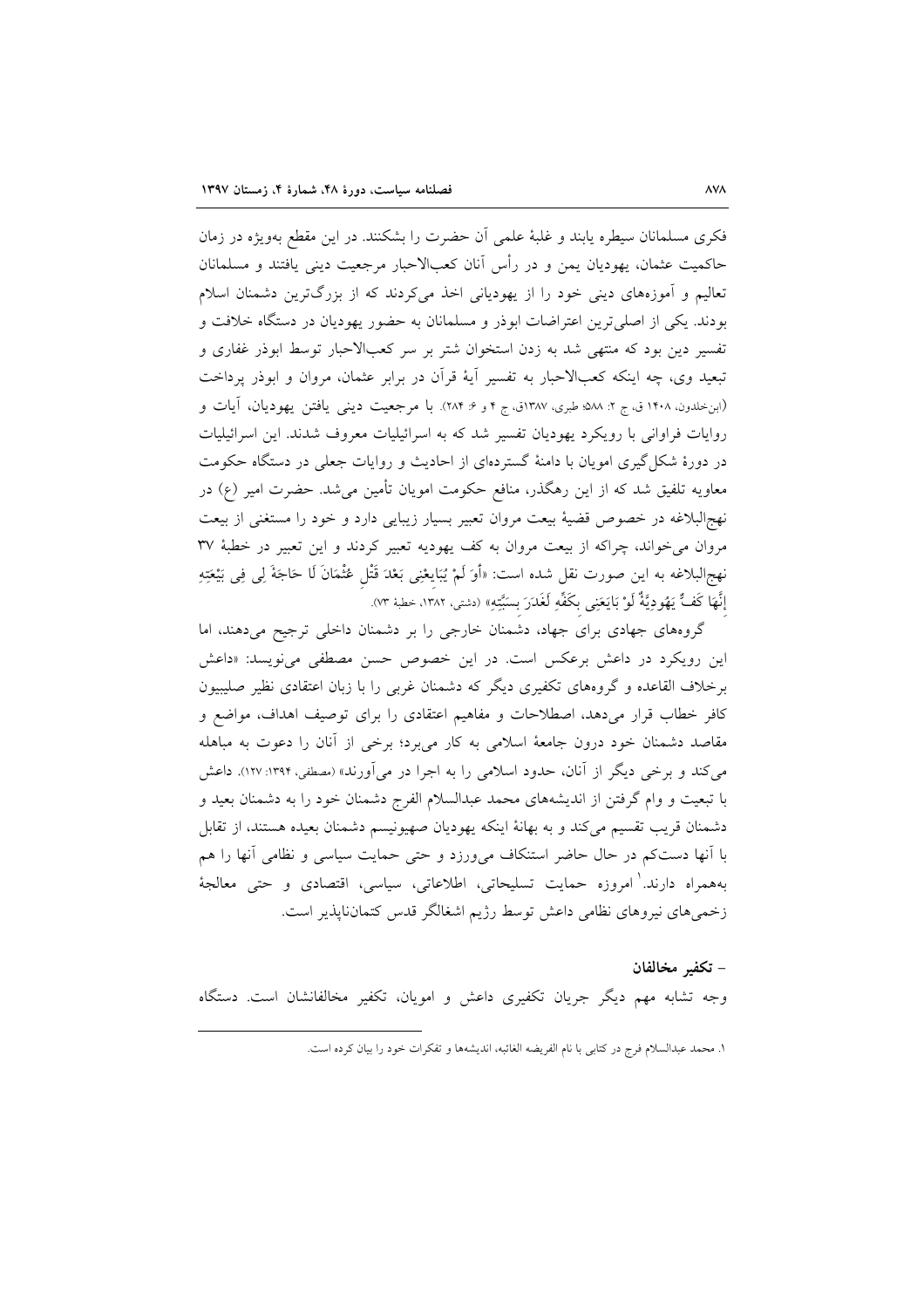حدیثسازی معاویه و امویان چنان در مسئلهٔ تکفیر حضرت علی (ع) ساعی بودند که با تبلیغات فراوان موفق شدند تکفیر أن حضرت را به مردم بقبولانند. در بین امویان، معاویه، مروان ابن حکم و حجاج ابن یوسف ثقفی به تکفیر مخالفان مشهورند. از جمله ابوایوب انصاری بهدلیل اینکه به زیارت قبر پیامبر(ص) آمده و صورت خود را بر سر قبرش نهاده بود، مورد خطاب مروان قرار می گیرد که: »میدانی چه میکنی (منظور این بود که چرا این خاک و کلوخ را زیارت می کنی)؟ ابوایوب جواب داد که من به زیارت سنگ و خاک نیامدهام، بلکه به زيارت پيامبر آمدهام». امام حاكم نيشابوري در مستدرك الصحيحين واقعهٔ زيارت حضرت ابوايوب انصاري و قرار دادن چهره بر قبر شريف پيامبر (ص) را اين گونه نقل مي كنند: «حدثنا أبو العباس محمد بن يعقوب حدثنا العباس بن محمد بن حاتم الدوري حدثنا أبو عامر عبد الملك بن عمر العقدي حدثنا كثير بن زيد عن داود بن أبي صالح قال: أقبل مروان يوما فوجد رجلا واضعا وجهه على القبر فأخذ برقبته و قال: أتدرى ما تصنع؟ قال: نعم فأقبل عليه فإذا هو أبوأيوب الأنصارى رضي@لله عنه فقال: جئت رسولالله صلىالله عليه و سلم و لم أت الحجر …» (حاکم نیشابوری، ۱۴۲۲ق: ۵۶۰).

امویان گذشته از حضرت علی (ع)، جمعی از برجستهترین موحدان جامعهٔ اسلامی از جمله حجر بن عدی و عمرو ابن حمق خزائی را تکفیر و اعدام کردند. از جمله کسانی که مورد تکفیر امویان قرار گرفت، حسین ابن علی (ع) بود که با فتوای شریح قاضی خارج از دین اعلام شد و به بهانهٔ تکفیر، خانه خدا تخریب شد و در اَتش سوخت و جالبتر اَنکه یزید فرمان قتل عام مردم و تصاحب نوامیس آنها را در شهر پیامبر (ص) صادر کرد که این امر در واقعهٔ حره روی داد.

در ادبیات و گفتمان ابن $بیمیه و محمدابن عبدالوهاب موضوع تکفیر بسیار پررنگ$ خودنمایی میکند و به همین دلیل میتوان ابنتیمیه را پدر تکفیر نامید. او در تعریف تکفیر ميiويسد: «والكفر انما يكون بانكار ما علم من الدين ضروره، او بانكار الاحكام المتواترة و المجمع عليها و نحو ذلك؛ كفر به انكار أنچه ضرورى دين شناخته مى شود يا انكار احكام متواتره و مورد اجماع و امثال آن محقق میگردد» (ابنتیمیه، ۱۴۱۸ق، ج ۱: ۱۰۶). دایرهٔ تکفیر در اندیشهٔ ابنتیمیه چنان گسترده است که بسیاری از مسلمانان در زمرهٔ کفار قرار میگیرند که از آن جمله مي توان به شيعهٔ اثني عشري، قائلين به توسل، فلاسفه، متصوفه، قائلين به وحدت وجود، اسماعیلیه و... اشاره کرد (مشعبی، ۱۴۱۸ق).

محمد ابن عبدالوهاب در تکفیر، گوی سبقت را از ابنتیمیه ربود و معتقد بود که همهٔ مسلمانان قبل از او کافر بودهاند و شرط ورود به دین محمد ابن عبدالوهاب اعتراف به کفر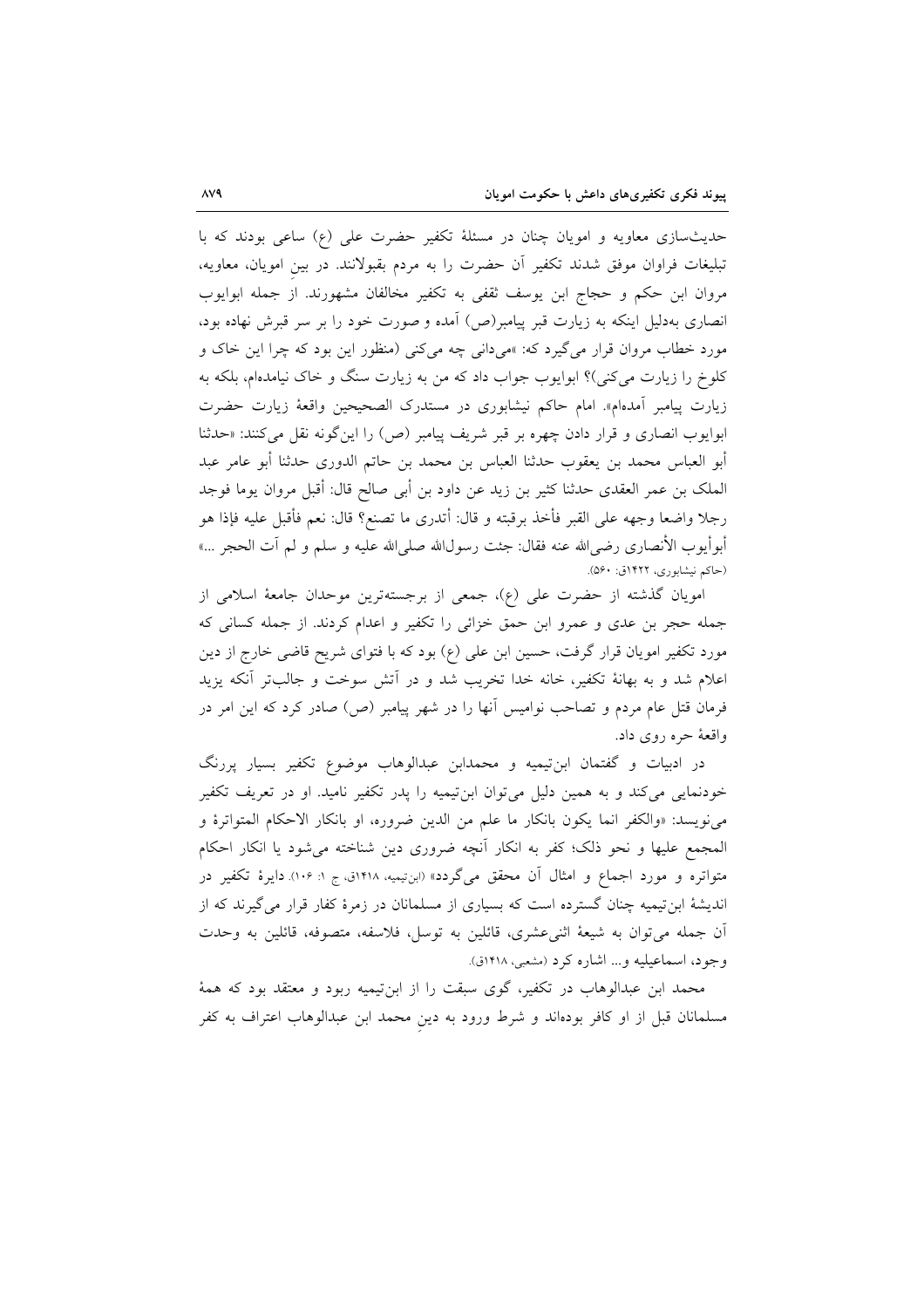خود و پدر و مادرشان است که در این خصوص صاحب کتاب الدرر السنیه فی الرد علی الوهابيه يعني احمد زيني دحلان دربارة تكفير از ديدگاه محمد بن عبدالوهاب مي نويسد:

«إذا أراد أحد أن يتبعهم على دينهم طوعا أو كرها، يأمرونه بالإتيان بالشهادتين أولا ثم يقولون له إشهد على نفسك إنك كنت كافرا و إشهد على والديك إنهما ماتا كافرين و إشهد على فلان و فلان إنه كان كافرا و يسمون له جماعهٔ من أكابر العلماء الماضين، فإن شهدوا بذلك قبلوهم و إلا أمروا بقتلهم و كانوا يصرحون بتكفير الأمهٔ من منذ ستمائهٔ سنهٔ. و اول من صرح بذلك محمد بن عبدالوهاب، فتبعوه في ذلك. و اذا دخل انسان في دينه و كان قد حجّ حجهٔ الاسلام قبل ذلک يقولون له: حجّ ثانياً؛ فانّ حجتک الأولى فعلتها و انت مشرک فلاتسقط عنك الحجّ. ويسمون من اتبعهم من الخارج المهاجرين و من كان من اهل بلدهم يسمونهم الانصار» (زيني دحلان، ١٤٢۶ق: ١١٨).

تكفير در فقه مذاهب سه دورهٔ متمايز دارد: اولين دورهٔ تكفير به علماي اهل سنتي –اعم از متكلم، اصحاب حديث و فقها– اختصاص دارد كه با دلايل و ضوابط خاص، حكم به تكفير میدادند؛ دورهٔ دوم دورهای است که با وهابیت شروع شد و تا زمان القاعده ادامه داشته است؛ دورهٔ سوم تکفیر از دوران داعش شروع شده است (مصطفی، ۱۳۹۴: ۱۱۹). تکفیر در دورهٔ اخیر دارای سه ویژگی است: ١. وارد حوزهٔ اعتقادی شد؛ ٢. رویکرد سیاسی یافت و حاکمان هدف تکفیر قرار گرفتند؛ ۳. به عموم مسلمانان تسری یافت (فیرحی، ۱۳۹۳). یکی از وجوه مشترک احمد ابن حنبل، ابن تيميه و محمد عبدالوهاب، ادبيات تكفير در خصوص مخالفان خودشان است و گروه داعش هم در این زمینه از رویکرد این سه نفر تبعیت کرده و مخالفان خود اعم از سنی یا شیعه را تکفیر می کند و خون آنها را مباح میداند.

# – ظاهرگرایی روایی

یکی از ریشهها و عوامل اصلی شکل گیری جریانهای تکفیری از جمله داعش در رویکرد ظاهر گرایی اهل حدیث است که زمینهٔ تعطیلی عقل را فراهم می کند و از رهگذر تعطیلی عقل بسترهای لازم را برای تفکرات تکفیری ایجاد میکند.

اهتمام اصلی و محوری رویکرد ظاهرگرایان این است که معرفت دین و معارف اسلامی را منحصر در ظاهر متون دینی میدانند و معتقدند که ظواهر أیات و روایات برای فهم دین کافی است و هیچ جایگاهی در معرفت دینی برای عقل قائل نیستند. ظاهرگرایانی مثل مالک ابن انس، محمد ابن ادریس شافعی، احمد ابن حنبل، ابن حزم اندلسی و ابن تیمیه در رویکرد ظاهرگرایانه در یک سطح نیستند. مثلاً ابنِ حزم اندلسی استدلال به ظواهر قرآن و روایات را صرفاً در مباحث فقهي و كلامي معتبر ميداند و از نسبت دادن معاني جسماني و الفاظ و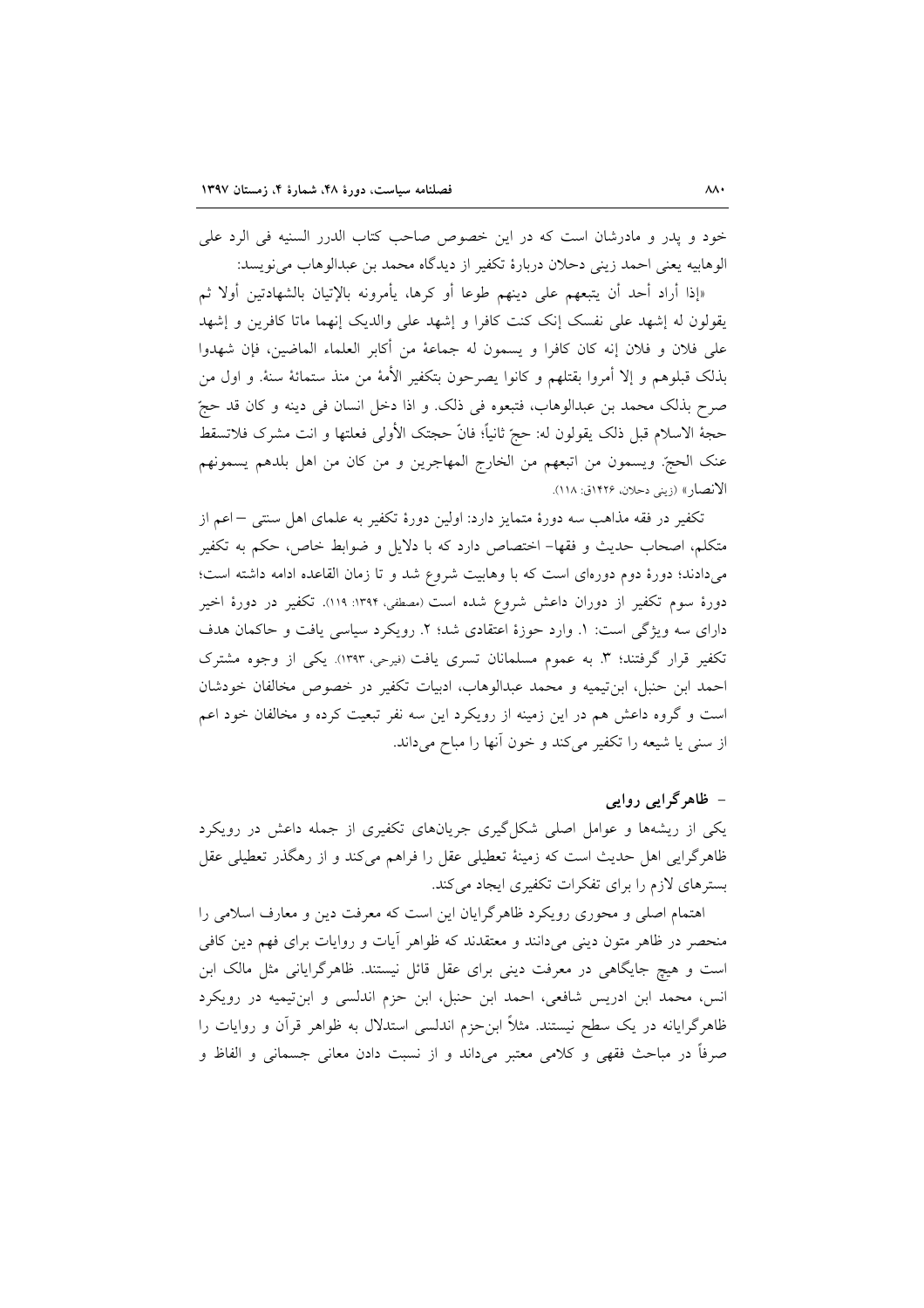صفات به خداوند بهشدت ابا دارد (حسروپناه ١٣٨٣: ۴٨)؛ اما افرادي هم هستند كه چنان در اين زمینه افراط می کنند که تمام احادیث را قبول دارند، حتی اگر مخالف عقل باشند. بنابراین از رهگذر این افراط برای خداوند قائل به دست و یا می شوند (سبحانی، ۱۴۳۲ق: ۱۶)؛ اما علی رغم همهٔ این تفاوتها، وجه مشترک همهٔ آنها اعتماد به ظواهر متون اعم از احادیث و آیات قرآن كريم است.

احمد ابن حنبل و ابن تیمیه از جمله اهل حدیث یا ظاهرگرایان هستند و با شعار بازگشت به سلف صالح ضمن تأكيد بر اعتبار و ارزش ظواهر متون ديني، هرگونه استدلال مبتني بر عقل بدون تكيه بر قرآن و حديث را بر نمي تابند (زرياب خوئي، ١٣۶٩، ج ٣: ١٩٣). احمد ابن حنبل و ابن تیمیه گوی سبقت را از همفکران خود ربوده است، تا جایبی که احمد حنبل معتقد است همهٔ روایات به یک اندازه معتبر و باارزش!ند و هرگونه تأویل یا تفسیر مبتنی بر عقل را مردود اعلام مي كند و ابن تيميه علاوه بر مخالفت با تأويل عقلي، قائل به حرمت كلام و منطق مي شود (مطهری، ١٣٧١، ج ٢: ٢٤). رويكرد مذكور در تفكرات و انديشه داعش و حاميان فكرى و سياسي آنها قابل اثبات است و می توان اندیشه حدیث گرایی داعش را در موارد زیر خلاصه کرد:

– تکیه بر ظاهر نصوص اعتقادی از کتاب و سنت و خودداری از تأویل آن؛ – مراجعه به رأى و نظر صحابه و تابعان و اسلاف آنان، حتى علماى پس از دوران سلف مانند ابن تيميه و ابن قيم الجوزي؛ – استفادهٔ ابزاری از حدیث برای توجیه مقاصد خود بدون در نظر گرفتن اعتبار حدیث و محتواي آن (مصطفى، ١٣٩٢: ٩٣).

# - جبر گرایی

یکی دیگر از وجوه تشابه امویان و داعش در حوزهٔ نظری جبرگرایی است. از منظر بسیاری از اندیشمندان، معاویه از اولین مروجان تفکر جبرگرایی بود. بهعنوان مثال ابوعلی جبایی و ابی هلال عسکری معتقد بودند نخستین کسی که اندیشهٔ جبر را در میان مسلمانان ترویج کرد، معاویه بود. امویان با تشویق و ترویج تفکر جبرگرایی در صدد القای آن بودند که حکومت و سلطنت آنان خواست و ارادهٔ خداوند است؛ آنان با توسل به جبرگرایی همهٔ جنایات خود را به قضا و قدر الهی منتسب میکردند؛ کما اینکه معاویه در توجیه اخذ بیعت برای یزید معتقد بود که خلافت یزید مشیت و خواست الهی است و در پاسخ شبههٔ عبدالله ابن عمر به همین جمله كه «ان امر يزيد قضاء من القضاء» استناد مي كرد (دينوري، ١٤١٨ق، ج ١: ١٥٨). به عنوان نمونه يزيد و عملهٔ او از جمله عمر ابن سعد و عبیدالله ابن زیاد بعد از شهادت حضرت سیدالشهدا (ع) با استناد به همین رویکرد جبرگرایی معتقد بودند که خدا حسین را کشت و این خواست خدا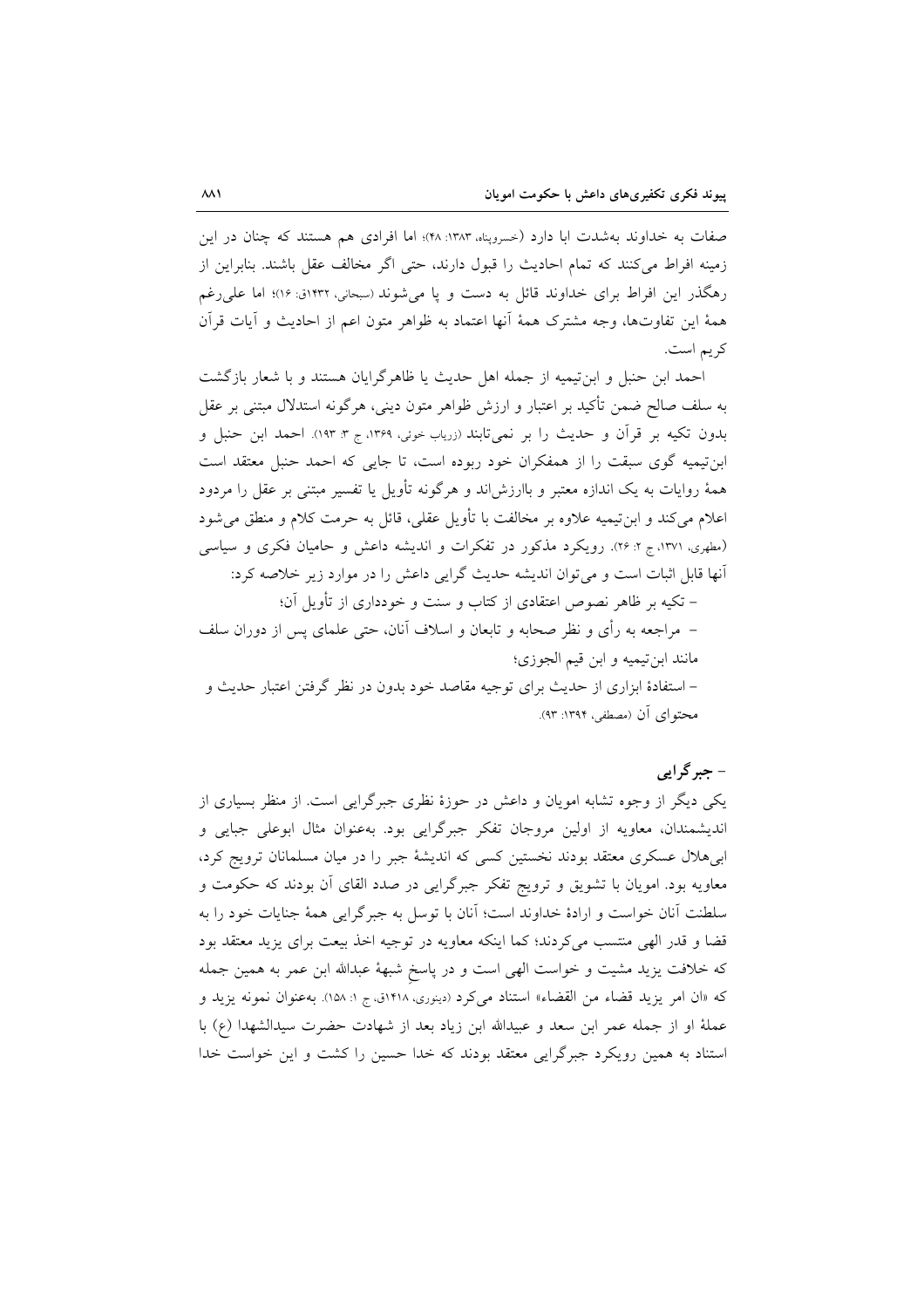بود. عبيدالله ابن زياد در مسجد كوفه خطاب به مردم كوفه گفت: «الحمدلله الذي اظهر الحق و اهله و نصر اميرالمومنين و اشباعه و قتل الكذاب اين الكذاب …» (شريف كاشاني، ١٣٨٩ق: ٤٠٠). یهودیان صهیونیسم هم اگر بخواهند مسئولیت جنایتی را برعهده نگیرند به خدا نسبت می دهند؛ کما اینکه ترور دانشمندان هستهای را به خدا نسبت می دهند. این جبرگرایی بههمراه خود منطق ظاهر گرایی روایی را بههمراه داشت. با آلوده شدن احادیث به اسرائیلیات در جریان انقلاب عباسیان علیه امویان، جنبش معطوف به تأسیس علم اصول در میان شیعیان و سنیها به راه افتاد تا بتوانند سره را از ناسره تشخیص دهند و به تجزیه و نقد متون احادیث بیردازند.

در جریان انقلاب عباسیان، فرصتی طلایی بهوجود آمد تا با روشنگریهای امام محمد باقر (ع)، امام صادق (ع)، نعمان ابن ثابت (ابوحنيفه) و مالک ابن انس، مقابله درخور توجهي با اسرائیلیات انجام گیرد؛ اما با ظهور احمد ابن حنبل این دسته از روایات بازخوانی شدند و ظاهر گرایی، قدرگرایی و جبرگرایی به ادبیات اسلامی بازگشت.

# – مخالفت يا عقل

یکی دیگر از وجوه تشابه امویان و داعش در حوزهٔ نظری، مخالفت با عقل است. هر دو از اصحاب حديثاند؛ از مشخصههاى بارز اصحاب حديث، عقل ستيزى است (حجت، ١٦٨٣: ١١٧-۹۸). ابن قیم جوزی از شاگردان مکتب فکری ابن تیمیه در این خصوص شعر معروفی دارد. واعجبا لمنطق اليونان مصطلح كم فيه من افك و من بهتان و مفسد لفطره الانسان مبطل لجيد الاذهان چه عجب از منطق یونان که در آن انباشته از دروغ و بهتان است منطقی که سبب ابطال ذهنهاي خوب و فاسدكنندهٔ فطرت انساني است (خوانساري، ١٣٩٢).

الف) وجه تشابه دیگر داعش با امویان در اتخاذ روشهای شبهاموی در دو حوزهٔ جنگ و حکومت است. ۱. حنگ

بین گروه تکفیری داعش و امویان در موضوع جنگ تشابه فراوانی وجود دارد:

## - خشونت حداکثری

یکی از ویژگی های بنیادی امویان در جنگ، استفاده از خشونت حداکثری است. بهعنوان نمونه بعد از فتح مصر توسط سپاهیان معاویه، والی مصر یعنی محمد ابن ابیبکر توسط سپاه معاویه به وحشیانهترین شکل ممکن به قتل رسید. سیاهیان معاویه ابتدا محمد ابن ابیبکر را در شکم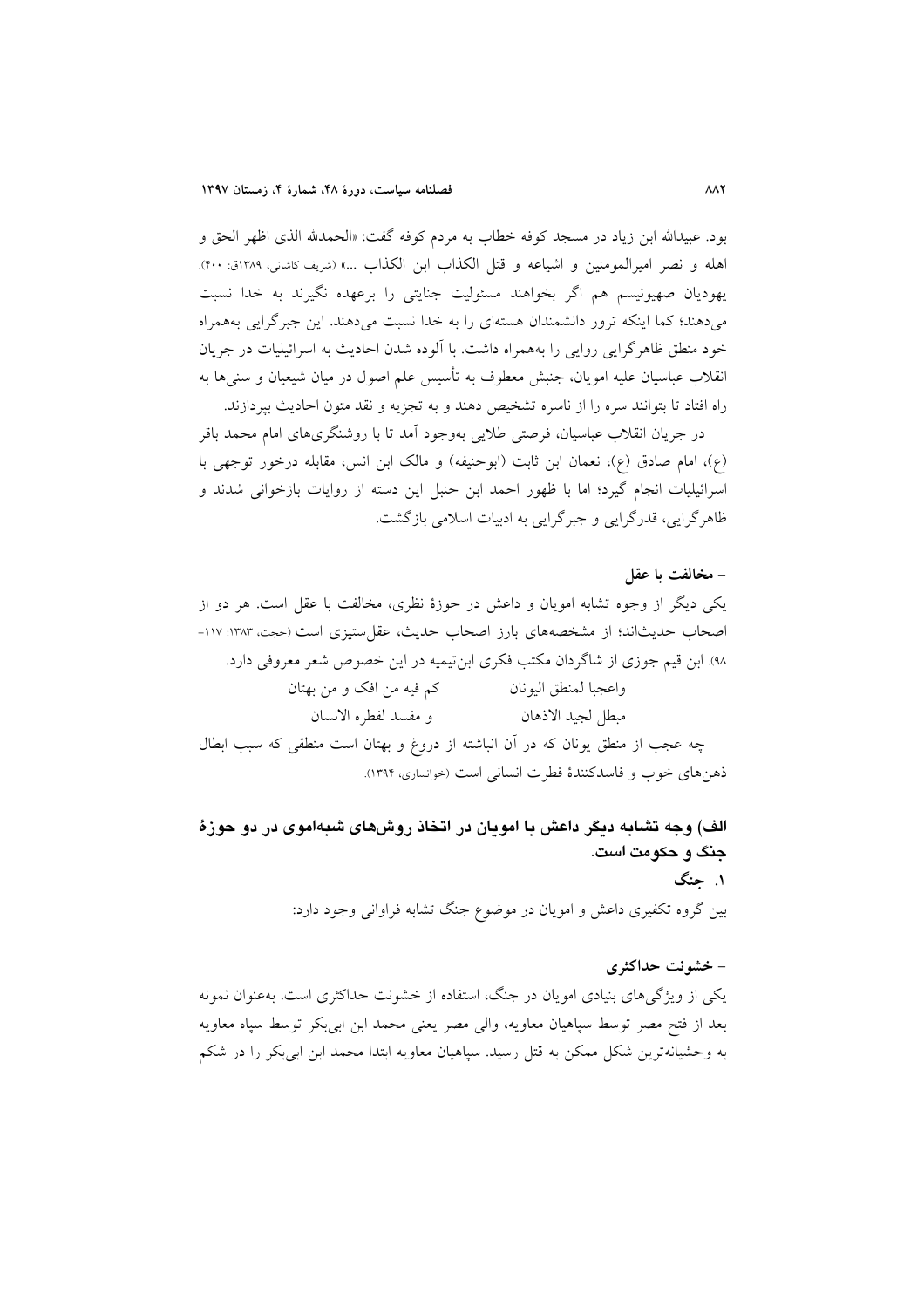خر قرار دادند و سپس او را به اَتش کشیدند. معاویه بهعنوان یکی از بزرگترین خلفای امویان در این زمینه به فرماندهان سیاه خود دستورهای عجیبی می داد. از جمله به سفیان این عوف که عازم عراق بود نوشت: « هر کسی را که در طول سفر جنگی خود مصادف شدی ولی با تو همراه و همرأي نبود، بي درنگ به قتل برسان! هر قريه و آبادي كه در راه از كنار آن عبور کردی، ویران ساز ! اموال را غارت نما؛ زیرا غارت اموال از نظر تخریبی بی شباهت به کشتار نيست» (طبري، ١٣٨٧ق: ٧٨ و ٨٠؛ ابن اثير، ١۴٠٩ق: ١۵٠ و ١۵٣).

کشتار بسر ابن ارطاه در عراق و مدینه نیز زبانزد خاص و عام است. طبری در خصوص قساوت و جنایت غیر انسانی بسر می نویسد: «در سرزمین یمن لشگر بسر، به بار و بنهٔ عبیدالله بن عباس والی این سرزمین برخورد کرد که همراه او دو فرزند خردسال وی بودند. این مرد بي رحم و خونخوار، بهدست خود آن دو را سر بريد» (طبري، ١٣٨٧ق: ٧٨).

شهادت امام حسین (ع) توسط یزید به وحشیانهترین شکل ممکن انجام گرفت و از انجام هيچ جنايت و سبعيتي دريغ نكردند.

خشونت و سبعیت گروه تکفیری اعم از وهابیت و داعش در عصر حاضر زبانزد خاص و عام است. از اقدامات وحشیانهٔ وهابیون میٍ توان به حملهٔ اَنها به کربلا که در سال ۱۲۱۶ ق. اشاره کرد که در چند ساعت ساکنان یک شهر سر بریده شدند (موچانی و عقیقی بخشایشی، ۱۳۹۰: ۸۶). گروه داعش هم از وحشیترین و غیرانسانیترین روش۵ا از جمله سر بریدن، آتش زدن، غرق کردن در آب، منفجر کردن افراد، مینگذاری و تلهگذاری نوزادان و کودکان برای کشتار فاتحان، بستن افراد به ماشین و حرکت ماشین در جهت مخالف و … برای قتل مخالفان خود استفاده می کنند (روزنامهٔ کیهان، ۱۸ خرداد ۱۳۹۵).

– قتل عام زنان و کودکان و به اسیری گرفتن زنان مسلمان

سنت تجاوز به نوامیس در میان امویان به یک رویه تبدیل شده بود. بهعنوان نمونه می توان به موارد زير اشاره كرد: حملهٔ امويان به زينب دختر پيامبر(ص) بعد از جنگ احد و وعدهٔ اراذل و اوباش و قبایل به تصاحب زنان مکه و مدینه و همچنین تلاش امیرالمومنین علی (ع) برای ازدواج امامه بنت ابی العاص همسرش بعد از شهادت خود بهدلیل خطر دستاندازی معاویه به وی و همچنین همسفر کردن اهل بیت در جریان قیام امام حسین(ع) برای جلوگیری از خطری که توسط حاکم مدینه یعنی مروان ابن حکم خاندان حضرت را تهدید می کرد. حمله به نوامیس در جریان قیام عاشورا چنان محتمل بود که امام حسین(ع) ظهر عاشورا و هنگام حمله به خيام فرياد زد:« فَصَاحَ وَيْلَكُمْ يَا شِيعَةَ آل أَبِي سُفْيَانَ إِنْ لَمْ يَكُنْ لَكُمْ دِينٌ وَ كُنْتُمْ لَا تَخَافُونَ الْمَعَادَ فَكُونُوا ٱحْرَاراً فِي دُنْيَاكُم» (ابنِطاووس، ١٣٢٨: ١٢٠). به اسارت بردن اهل بيت ييامبر (ص) در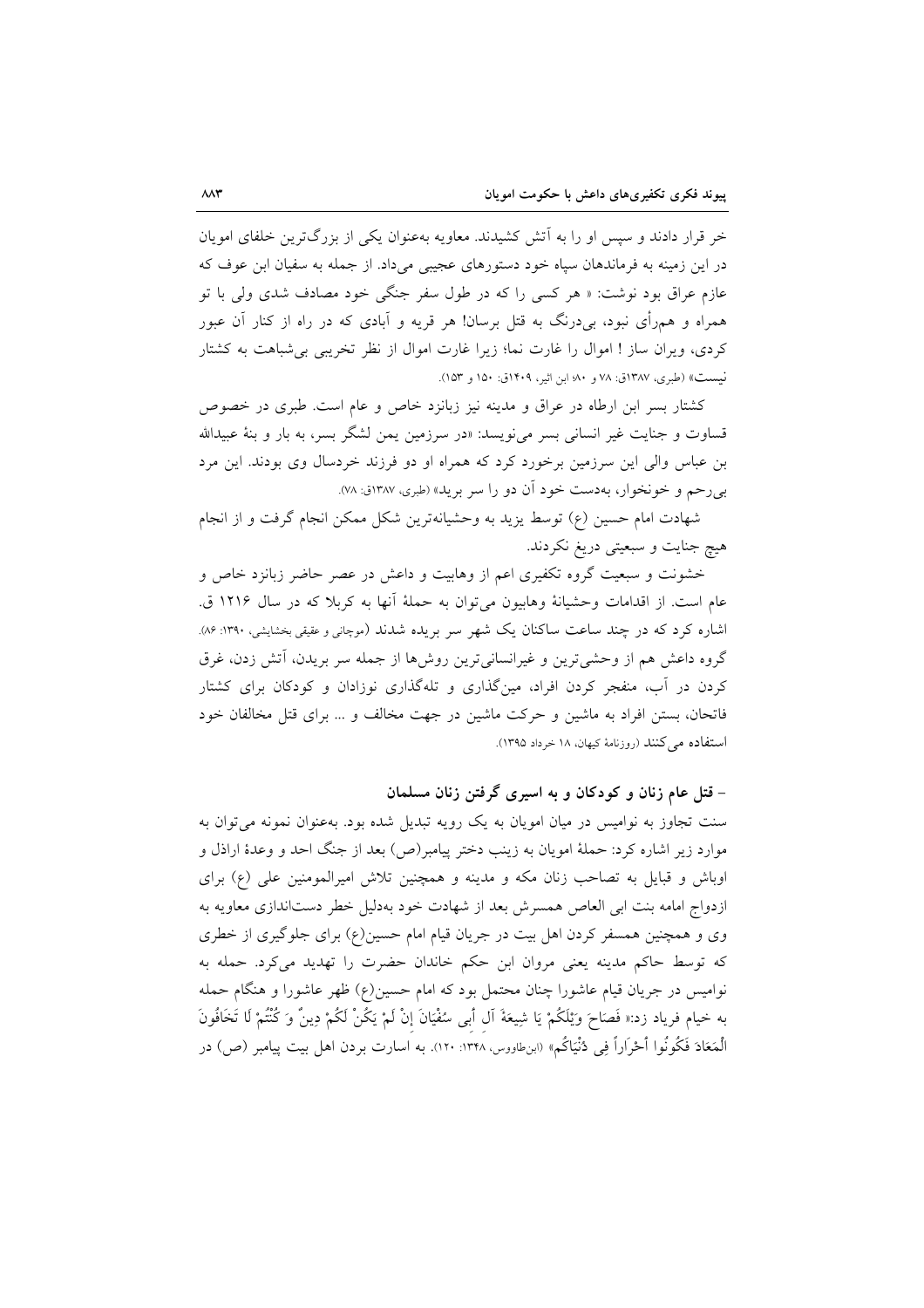واقعهٔ عاشورا یکی دیگر از نمونههای سنت اموی در دستگاه خلافت بود تا از طریق اسارت زنان، غلبه و قهر خود را بر دیگران نشان دهند. در تاریخ خلفای امویان قتل عام کودکان و به اسیری گرفتن زنان زیاد به چشم میخورد. از جمله بسر بن ارطاه در این خصوص هنگامی که به قبیلهٔ همدان حمله کردند همهٔ مردان آنها را کشت و زنان آنان را اسیر کرد. اولین کسی که در اسلام زنان مسلمان را به اسیری گرفت و برای فروش به بازار عرضه کرد، همین بسر ابن ارطاه بود (ابن عبدالبر، ۱۴۱۲ق: ۶۵ و ۶۶). همچنانکه خالد ابن ولید اموی اولین کسی است که جمعی از مسلمانان را به بهانهٔ زکات ندادن و اعتراض به خلافت ابوبکر کشت و همسران آنان را تصاحب و به آنان تجاوز کرد.

از مثالهای بارز در این خصوص واقعهٔ حرّه است که در سال ۶۳ ه. ق. در دوران حکومت یزید اتفاق افتاد. بعد از اینکه مردم مدینه از بیعت یزید سر باز زدند، یزید مسلم بن عقبه مرّی را که بهدلیل زیادهروی در قتل عام مردم به مسرف معروف شده بود مأمور حمله به مدینه کرد و او بعد از فتح مدینه، کشتار فجیعی به راه انداخت و به دستور یزید، مدینه سه روز بر لشکریان او مباح اعلام شد و ضمن کشتار و به غارت بردن اموال مردم، از تجاوز به زنان مسلمين هيچ ابايي نداشتند. فاجعهآميزترين تعبير در خصوص واقعهٔ حره را در تاريخ يعقوبي می بینیم که می نویسد: «... و شهر پیامبر (ص) را مباح کردند تا اینکه دختران باکره فرزندانی به دنیا آوردند که یدرانشان شناختهشده نبودند» (یعقوبی، ۱۳۷۵ق: ۲۵۰ و ۲۵۱).

رویکرد امویان در بین گروههای داعشی هم وجود دارد. قتل عام کودکان و زنان در سوریه و عراق توسط داعش، مشابه همان رویکرد امویان است و به کنیزی گرفتن زنان مسلمان و فروش آنها در میدان بردهفروشان همانند اقدام بسر ابن ارطاه در دوران حکومت معاویه است.

### ٢. حکومت

در تاريخ اسلام دو نوع ساختار حكومت داريم: الف) ساختار دولت نبوي و خلفاي راشدين؛ ب) ساختار سلطنتي امويان؛

ساختار حکومت اسلامی، مبتنی بر نبوت پیامبر مکرم اسلام بود و بعد از رحلت پیامبر(ص) حکومت مبتنی بر نبوت به حکومت مبتنی بر امامت تبدیل شد، ولی با خانهنشینی علی ابن ابی طالب، امامت به خلافت تبدیل شد و با به خلافت رسیدن عثمان، خلافت امویان شروع شد اما از همین مقطع، تفکر معطوف به سلطنت بنی امیه شکل گرفت؛ ابوسفیان بهعنوان استراتژیست و بزرگ خاندان بنی امیه، آرزوی موروثی شدن خلافت در خاندان اموی را مخفی نمی کرد و بهصراحت آن را بازگو می کرد و معتقد بود: «من تا وقتی در امر خلافت طمع داشتم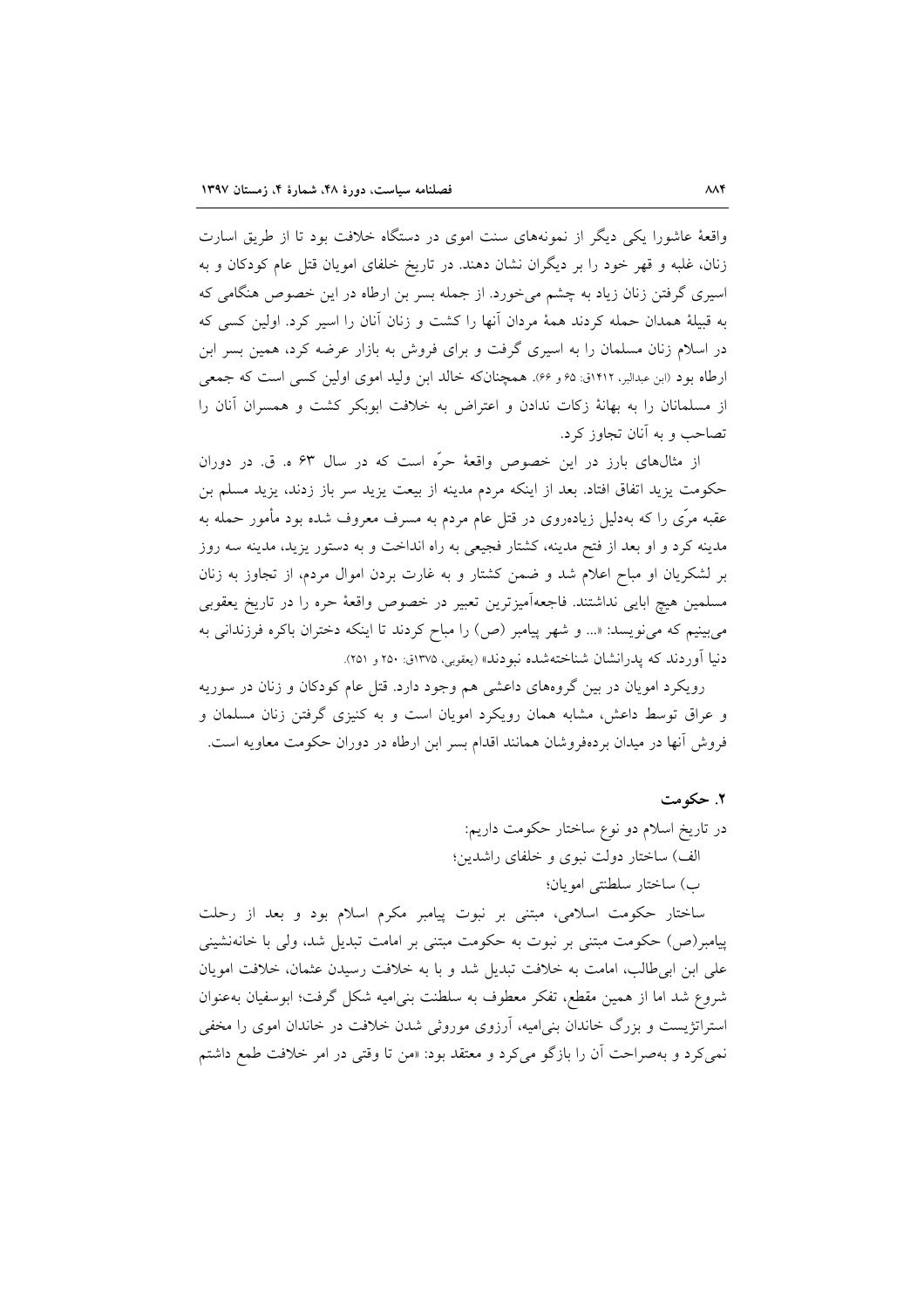كه دست تميم و عدى (خليفة اول و دوم) بود. اكنون كه نصيب شما (خاندان بني اميه) شده است، آن را چون گوی چوگان به چرخش درآورید و در خاندان خود موروثی کنید و ارکان اّن را بنا نهید» (برزگر،ابراهیم، ۱۳۸۵: ۱۳۸) و اّرزوی دیرینهٔ ابوسفیان با اقدامات معاویه جامعه عمل پوشید و حکومت از خلافت به سلطنت تغییر شکل داد. بنابراین اولین کسی که اقدام به تأسیس سلطنت کرد معاویه بود و با بیعت گرفتن از مردم برای فرزندش یزید و موروثی کردن سلطنت در خاندان خود، سلطنت را کاملاً نهادینه کرد و نسل به نسل در این خاندان باقی ماند. معاویه بهصراحت اعلام کرده بود که« من با شما جنگ نکردم تا نماز بخوانید و روزه بگیرید یا حج کنید یا زکات بدهید، شما این کارها را میکنید. من با شما جنگ کردم تا بر شما حكومت كنم».

از پیامدها و نتایج زیانبار الغای خلافت در سال ۱۹۲۴ که توسط مجلس کبیر ملی ترکیه انجام شد (عنایت، ۱۳۷۲: ۱۱۵)، آرمان خلافت و بازگشت به سلف صالح و خلافت خلفای راشدین است که در میان اهل سنت پدید آمد. رویکرد سلفی در قرن هفتم با اندیشههای ابنتیمیه شروع شد و در قرن دوازدهم توسط محمد ابن عبدالوهاب پیگیری شد، فقط با این تفاوت که رویکرد ابن تیمیه رویکرد اعتقادی و مذهبی بود و رویکرد محمد ابن عبدالوهاب سیاسی بود، اما آرمان خلافتخواهی ابتدا در اندیشههای امثال رشید رضا و اخوانالمسلمین شکل گرفت، اما رویکرد تکفیر در اندیشههای این مقطع وجود ندارد (عنایت، ۱۳۶۳: ۱۲۵). با کتاب *معالم فی* الطريق سيد قطب، تكفير با آرمانخواهي خلافت در هم آميخت و واژهٔ هجرت و جهاد براى دستیابی به هدف غایی یعنی تشکیل جامعهٔ اسلامی وارد ادبیات سلفیها شد (نباتیان، ۱۳۹۳: ۸۵). افکار و اندیشههای سید قطب توسط عبدالسلام فرج و احمد شکری مصطفی پیگیری شد. با حملهٔ ارتش سرخ به افغانستان، نیروهای سرخورده از شکستهای متوالی برای مقابله با کفار رهسپار افغانستان شدند و ایمن الظواهری و بنلادن آنها را مدیریت کردند و از این رهگذر القاعده شكل گرفت و حلقهٔ تكفير تكميل شد.

با آغاز سال ۲۰۰۳ و حملهٔ آمریکا به عراق و سقوط حکومت صدام حسین در عراق و قدرت گرفتن شیعیان، زمینهای فراهم شد تا گروههای تکفیری قارچگونه در عراق گسترش ييدا كنند و گروههايي مثل القاعده في بلاد الرافدين توسط ابومصعب الزرقاوي شكل گرفت؛ در سال ٢٠٠٥ الدوله الاسلاميه في العراق و الشام با اميري ابراهيم عواد ابراهيم البدري السامرايي معروف به ابوبكر البغدادي تشكيل شد و در نهايت آرمان خلافت به واقعيت پيوست و داعش نماد خلافت شد (نباتیان، ۱۳۹۳: ۸۲).

امروزه بیشتر کشورهای حامی داعش و گروههای تکفیری از جمله عربستان، قطر، امارات و.. از حکومتهای سلطنتی برخوردارند، درحالی که هیچکدام تمایلی در تبدیل شدن به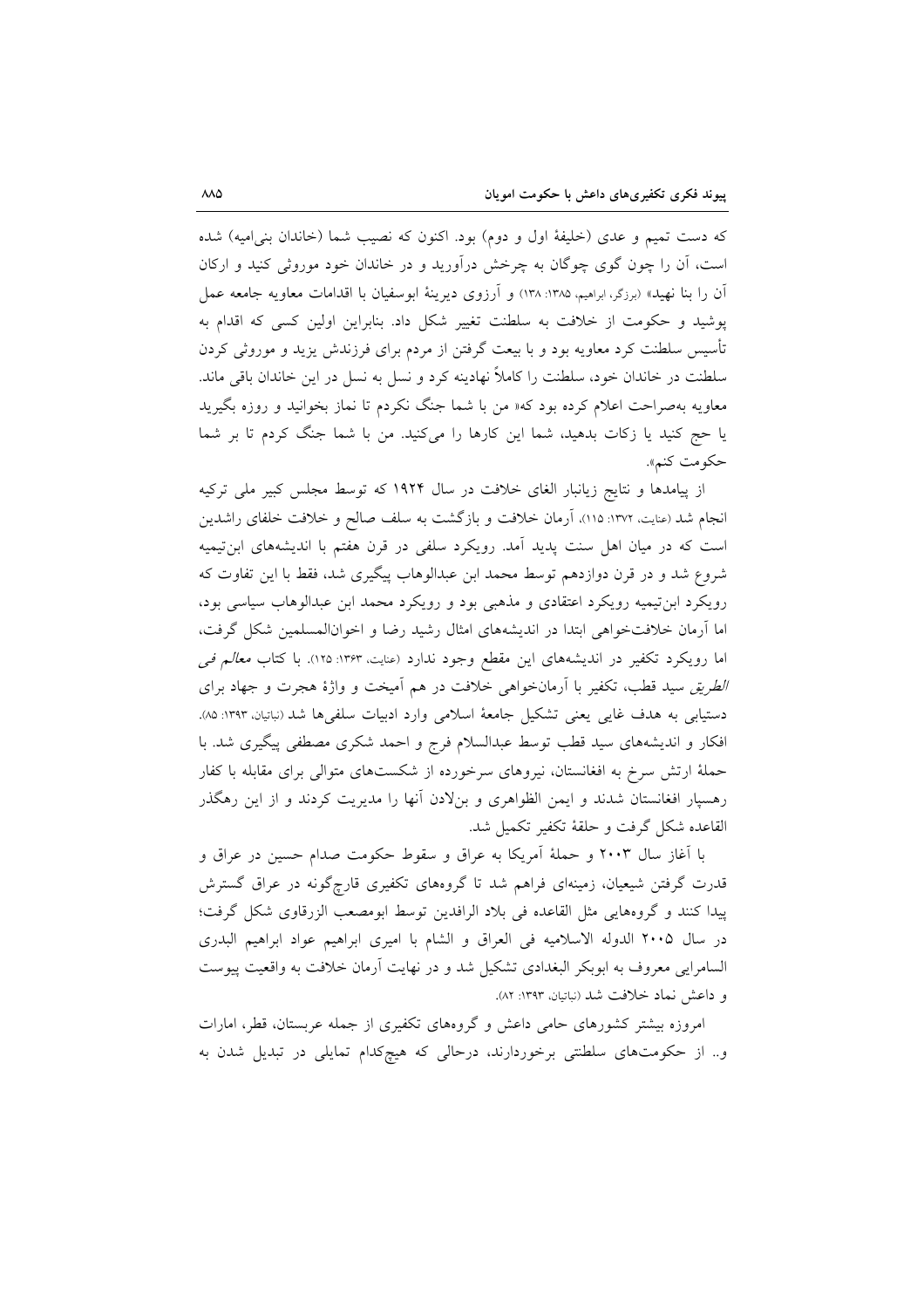خلافت ندارند، ولي همهٔ آنها از اين مدل تازهشكل گرفته حمايت مي كنند و ترديدي وجود ندارد که داعش در صورت بقا، به سلطنت دیگری بدل خواهد شد؛ چه اینکه حکومت شکل گرفته در نجد و عربستان توسط آل سعود نیز در قالب نظام سلطنت تأسیس شد و سلطنتي باقي ماند و تداوم پيدا كرد.

### نتىجە

با ظهور و گسترش جریان تکفیریهای داعش در جهان اسلام – بهویژه بعد از اشغال بخشهایی از خاک عراق و سوریه- تحلیل و بررسیهای معطوف به اندیشههای تکفیریهای داعش توجه بسیاری از محققان و اندیشمندان حوزهٔ علوم اسلامی را به خود جلب کرد. جریان تکفیری داعش با شعار اسلامخواهی و پیراستن اسلام از شرک و کفر علیه همهٔ مسلمانان اعلام جهاد کرده و این ادعا حساسیت و اهمیت مسئله را دو چندان کرده است. یکی از مباحث محوری در خصوص داعش، میزان قرابت این جریان با اسلام راستین است؛ مهمتر آنکه این جریان با کدام یک از جریانهای سیاسی صدر اسلام همخوانی دارد؟ اگرچه جریان داعش با برخی از جریانهای صدر اسلام از جمله خوارج شباهتهایی دارند، شواهد و مدارک متعددی وجود دارد که جریان تکفیری داعش، به جریان امویان در صدر اسلام بسیار شبیه است. جریان تکفیری داعش ریشه در تفکرات و اندیشههای امثال احمد ابن حنبل، ابن تیمیه، ابن قیم جوزیه و محمد ابن عبدالوهاب دارد و از این رهگذر داعش در مقولهٔ باورها، سنتها و عملکردها شباهت و همخوانی کلامی و فقهی شایان توجهی با امویان صدر اسلام دارد.

با توجه به شواهد و مدارکی که ارائه کردیم می توان گفت داعش در حوزهٔ نظری از جمله جبرگرایی، ظاهرگرایی روایی، دشمنی با اهل بیت (ع) بهخصوص حضرت علی (ع)، تکفیر مخالفان، تقابل نداشتن با یهودیان و… به امویان شباهتهای شایان توجه و انکارناپذیری دارند. همچنین در حوزهٔ اتخاذ روشهای جنگی از جمله خشونت حداکثری، قتل عام زنان و کودکان و به اسیری گرفتن زنان مسلمان و مسئلهٔ حکومتداری، داعش از حکومت و جریان امویان الگوگیری کرده است و در بین جریانهای صدر اسلام بیشترین شباهت را به جریان امویان دار د.

### منابع و مآخذ

١. ابن تيميه حراني، تقىالدين (١٤١٨ق). مجموعه الفتاوى، ج ١، دارالجيل. ۲. ابنطاووس، علي بن موسى (١٣۴٨). ا**للهوف علي قتلي الطفوف**، ترجمة احمد فهري زنجاني، چ اول، تهران: جهان، تهران. ٣. ابوعمر يوسف ابن عبدالله ابن محمد ابن عبدالبر (١٤١٢ ق). **الاستيعاب في معرفه الاصحاب**، ج1، بيروت: دارالجيل. ۴. ابوجعفر محمد ابن جرير طبري (۱۳۸۷ق.). **تاريخ طبري**، ج ۴ و ۶، الطبع الثانيه، بيروت: دارالتراث.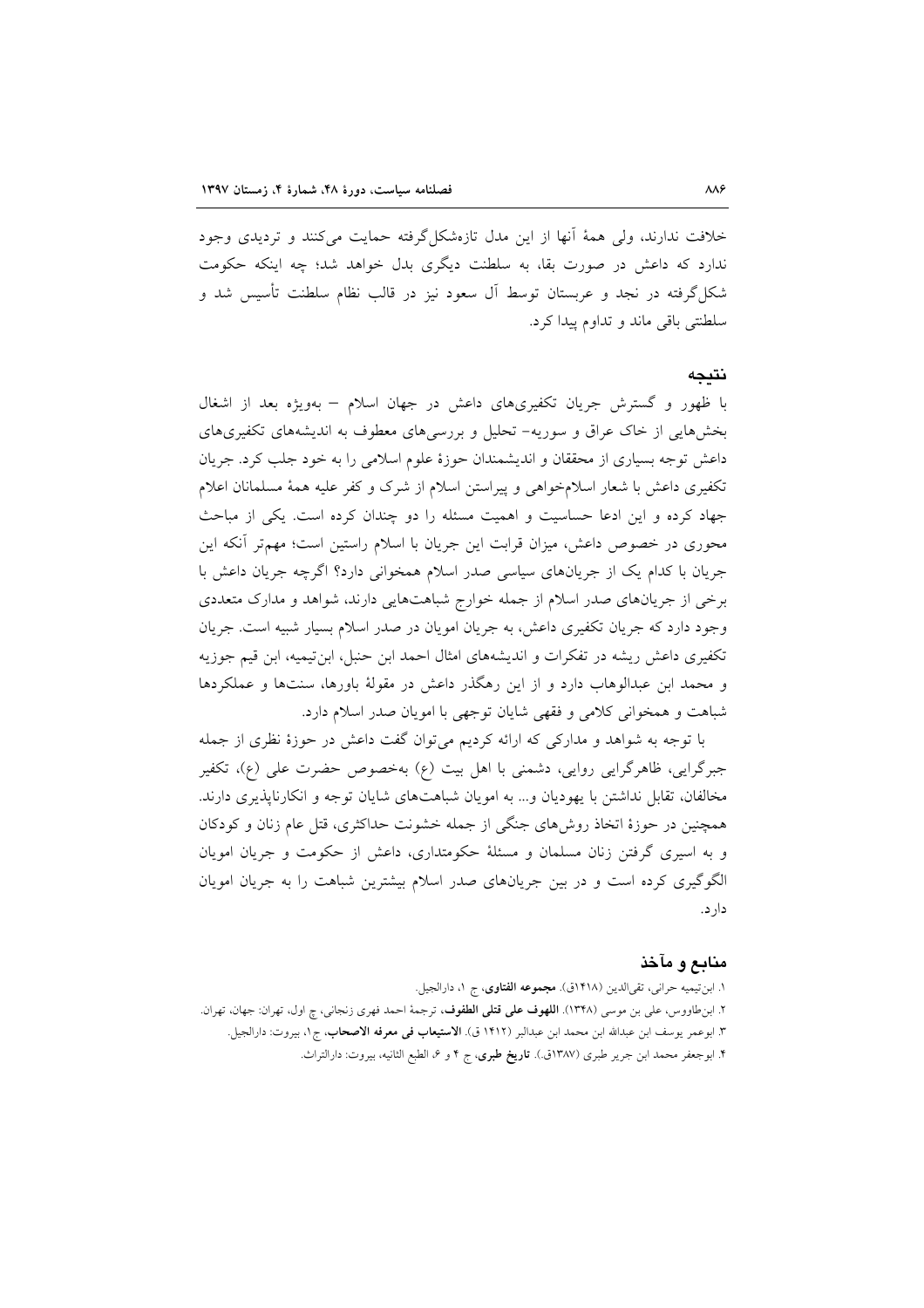۵. احمد ابن يحيى ابن جابر البلاذري (١۴١٧ق). جمل من انساب الاشراف، ج ۵ و ۹، بيروت: دارالفكر. ۶. اسماعیلی، حمیدرضا (۱۳۸۶). ا**لقاعده از یندار تا یدیدار**، تهران: اندیشهسازان نور. ٧. اميني، عبدالحسين احمد (١۴١۴ ق). الغدير في الكتاب و السنه و الادب: ج ۵. ٨. برزگر، ابراهیم (١٣٨٥). تاریخ تحول دولت در اسلام و ایران، تهران: سمت. ٩. تصرف مسجدالحرام (١٣٩۴). دسترسی در http://fa.wikipedia.org/wiki;Bnjamin,The Age of Saced . terror $(2002)$ p.90 30 ۱۰. تائب، مهدی (۱۳۹۰). پژوهشی در جریانشناسی انحرافی تاریخی تبار انحراف، قم: لوح و قلم. ۱۱. جعفریان، رسول (۱۳۷۷). **تاریخ ایران اسلامی**، تهران: پژوهشکدهٔ فرهنگ و اندیشه اسلامی. ١٢. حاكم نيشابوري (١٤٢٢ق). المستدرك، ج ۴، دارالكتب العلميه. ۱۳. حجت، هادی (۱۳۸۳). «اصحاب حدیث، حدیثگرایی و حدیثزدگی»، م**جلهٔ علوم حدیث**، ش ۳۴. ۱۴. خالد لیل اسعد (۱۳۸۰). بن لادن، او را نمیتوان شناخت، ترجمهٔ حیدرسهیلی، تهران: جام جم. ۱۵. خسرويناه، عبدالحسين (۱۳۸۳). كلام جديد، چ ۳، قم: مركز مطالعات و يژوهشهاى حوزهٔ علميهٔ قم. ۱۶. خوانساری، محمد (۱۳۹۴). منطق صوری، تهران: انتشارات دانشگاه تهران. ١٧. دايرةالمعارف بزرگ اسلامي (١٣٧۵). ج ۶. ١٨. دشتي، محمد (١٣٨٢). نهج البلاغه، انتشارات مسجد مقدس جمكران. ۱۹. دینوری، ابن قتیبه (۱۴۱۸ق). الامامه و السیاسه، ج ۱، بیروت: دارالکتب العلمیه. ۲۰. روزنامهٔ کیهان (۱۸ خرداد ۱۳۹۵). گزارش عملیات فلوجه. ٢١. زرياب خوئي، عباس (١٣۶٩). دائرةالمعارف اسلامي، ج٣، به نشاني http//www.cgie.org.ir. ٢٢. زيني دحلان، احمد (١٤٢۶ ق). الدرر السنية في الرد على الوهابيه. ٢٣. سبحاني، جعفر (١٤٣٢ق). المذاهب الاسلاميه، قم: مؤسسة امام صادق(ع). ٢۴. سيد قطب (١۴٣٥ق.). معالم في الطريق، بي جا، منبرالتوحيد و الجهاد. ٢۵. الشباني، محمدابراهيم (١۴٠٩ ق). ا**وراق مجموعه من حياه الشيخ الاسلام ابن تيميه**، الكويت: مكتبه ابن تيميه. ٢۶. شريف كاشاني (١٣٨٩ق). ملا حبيب، تذكرهالشهداء. ٢٧. عبدالرحمان، محمد عاصمي (١۴١٧ ق). **الدرر السنيه في اجوبه النجديه**، عبدالرحمن محمد ابن قاسم، ج ٣. ۲۸. عبدالرحمن ابن محمد ابن خلدون (۱۴۰۸ق). **تاریخ ابن خلدون**، الطبع الاولی، ج ۲، بیروت: دارالفکر. ٢٩. عزالدين ابن الاثير ابوالحسن على ابن محمدالجزري (١۴٠٩ ق). **اسدالغابه في معرفه الصحابه**، ج ١، بيروت: دارالفكر. ۳۰. عنایت، حمید (۱۳۷۲). اندیشهٔ سیاسی در اسلام معاصر، تهران: خوارزمی. ٣١. --------- (١٣۶٣). انديشة سياسي در جهان عرب، تهران: اميركبير. ۳۲. فرمانیان، مهدی (۱۳۹۵). جری**انشناسی فکری- فرهنگی سلفیگری معاصر در ایران معاصر**، پژوهشگاه علوم اسلامی امام صادق (ع)، قم: زمزم هدايت. ۳۳. فیرحی، داود (۱۳۹۳). فق<mark>ه تکفیر چیست؟</mark> در پایگاه اینترنتی مرکز دائرەالمعارف بزرگ اسلامی، ۲۷ مهر به نشانی: http://www.cgie.org.ir/fa/news/25523 ٣۴.محمد بن عقيل (١٣٨۶). النصايح الكافيه، نجف. ٣۵. مشعبي، عبدالمجيد بن سالم (١۴١٨ق). منهج ابن تيميه في مسألة التكفير، رياض: نشر اضواء السّلف. ۳۶. مصطفی، حسن (۱۳۹۴). داعش، **زیرساختهای معرفتی و ساختاری**، ج ۱، مؤسسهٔ فرهنگی اَفتاب خرد، تهران. ۳۷. مطهری، مرتضی(۱۳۷۱). <mark>آشنایی با علوم اسلامی</mark>، ج ۲، تهران: صدرا. ۳۸. موجانی، سیدعلی؛ و عقیقی بخشایشهِ؛ امیررضا (۱۳۹۰). **تقاریر نجد**، قم: انتشارات کتابخانهٔ تخصصی تاریخ اسلام و ايران.